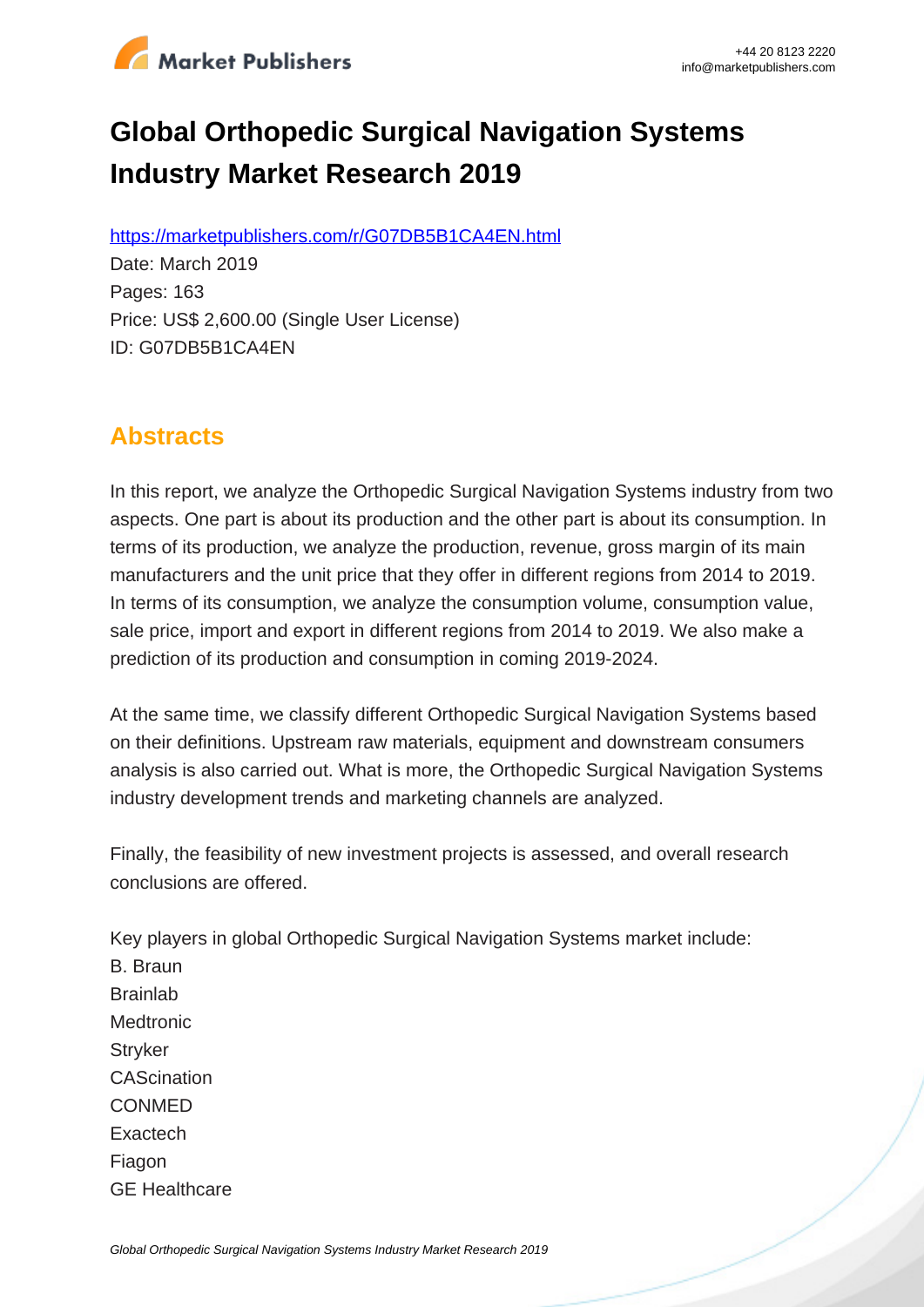

Globus Medical KARL STORZ MicroPort Medical **NuVasive** Siemens Healthineers Smith & Nephew Wright Medical

Market segmentation, by product types: Fully Automatic Semi-Automatic

Market segmentation, by applications: Operation Analysis Operation Tests

Market segmentation, by regions: North America Europe Asia Pacific Middle East & Africa Latin America

The report can answer the following questions:

1. What is the global (North America, South America, Europe, Africa, Middle East, Asia, China, Japan) production, production value, consumption, consumption value, import and export of Orthopedic Surgical Navigation Systems?

2. Who are the global key manufacturers of Orthopedic Surgical Navigation Systems industry? How are their operating situation (capacity, production, price, cost, gross and revenue)?

3. What are the types and applications of Orthopedic Surgical Navigation Systems? What is the market share of each type and application?

4. What are the upstream raw materials and manufacturing equipment of Orthopedic Surgical Navigation Systems? What is the manufacturing process of Orthopedic Surgical Navigation Systems?

5. Economic impact on Orthopedic Surgical Navigation Systems industry and development trend of Orthopedic Surgical Navigation Systems industry.

6. What will the Orthopedic Surgical Navigation Systems market size and the growth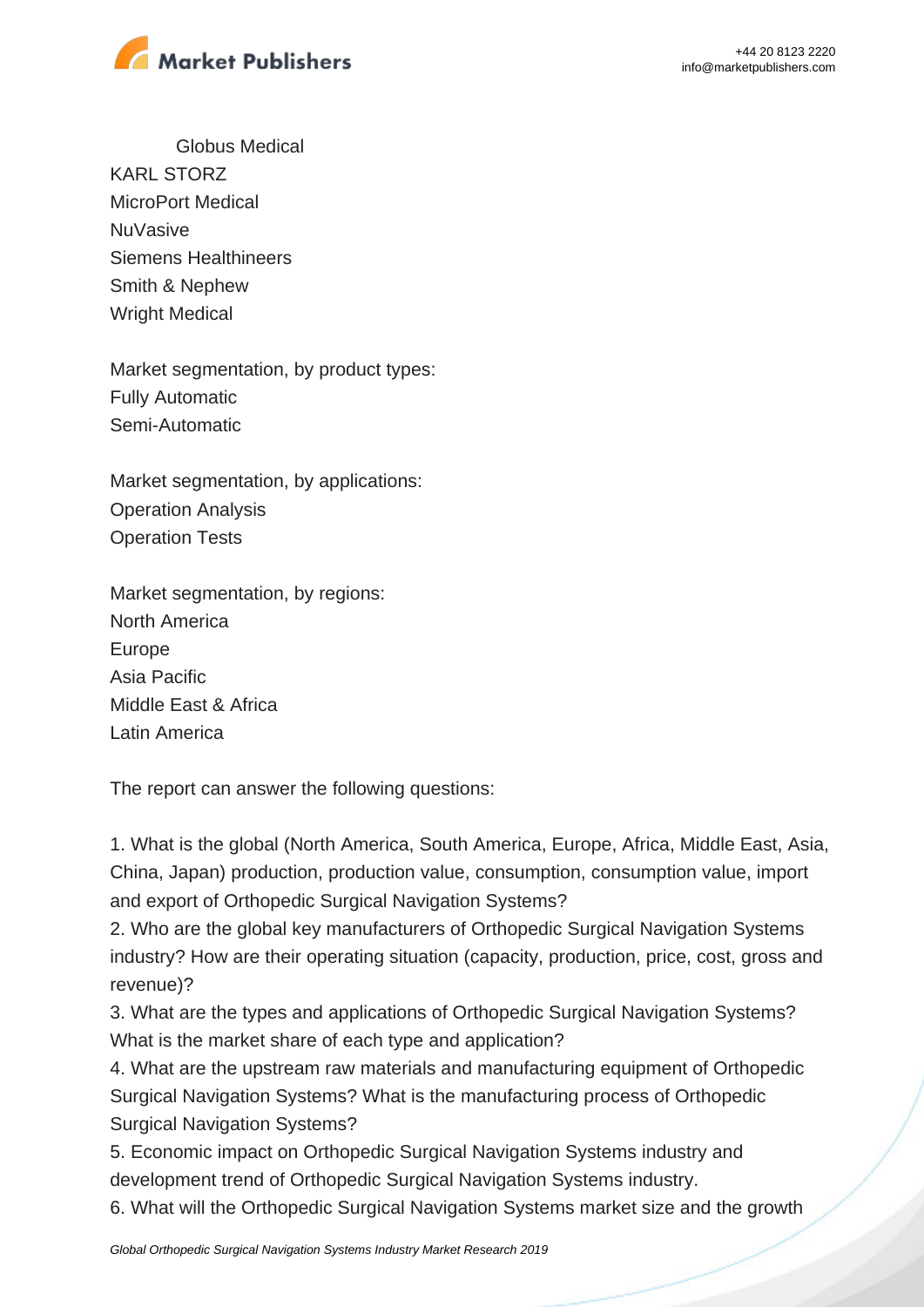

rate be in 2024?

7. What are the key factors driving the global Orthopedic Surgical Navigation Systems industry?

8. What are the key market trends impacting the growth of the Orthopedic Surgical Navigation Systems market?

9. What are the Orthopedic Surgical Navigation Systems market challenges to market growth?

10. What are the Orthopedic Surgical Navigation Systems market opportunities and threats faced by the vendors in the global Orthopedic Surgical Navigation Systems market?

Objective of Studies:

1. To provide detailed analysis of the market structure along with forecast of the various segments and sub-segments of the global Orthopedic Surgical Navigation Systems market.

2. To provide insights about factors affecting the market growth. To analyze the Orthopedic Surgical Navigation Systems market based on various factors- price analysis, supply chain analysis, Porte five force analysis etc.

3. To provide historical and forecast revenue of the market segments and sub-segments with respect to four main geographies and their countries- North America, Europe, Asia, Latin America and Rest of the World.

4. To provide country level analysis of the market with respect to the current market size and future prospective.

5. To provide country level analysis of the market for segment by application, product type and sub-segments.

6. To provide strategic profiling of key players in the market, comprehensively analyzing their core competencies, and drawing a competitive landscape for the market.

7. To track and analyze competitive developments such as joint ventures, strategic alliances, mergers and acquisitions, new product developments, and research and developments in the global Orthopedic Surgical Navigation Systems market.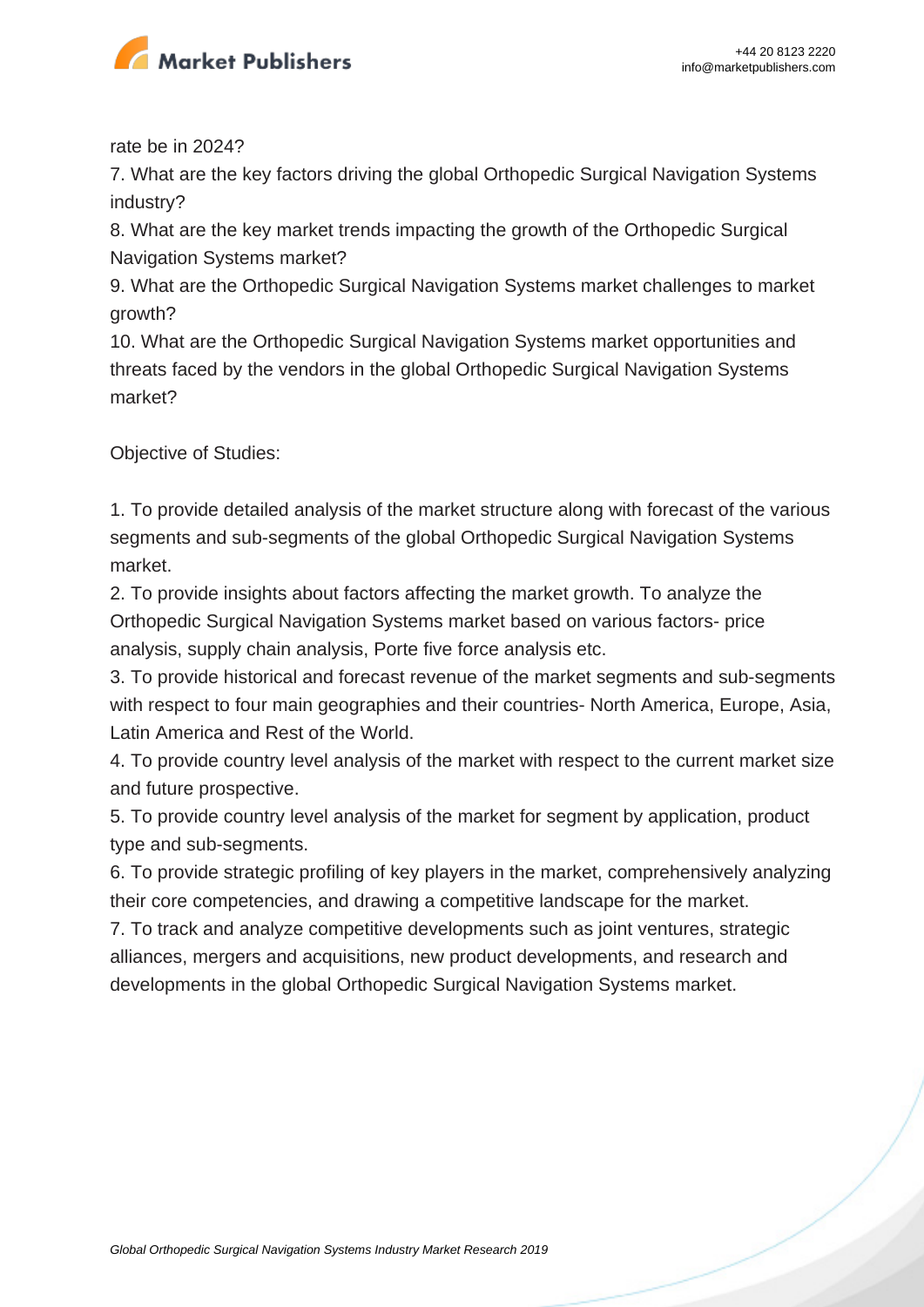

# **Contents**

#### **1 INDUSTRY OVERVIEW OF ORTHOPEDIC SURGICAL NAVIGATION SYSTEMS**

- 1.1 Brief Introduction of Orthopedic Surgical Navigation Systems
- 1.1.1 Definition of Orthopedic Surgical Navigation Systems
- 1.1.2 Development of Orthopedic Surgical Navigation Systems Industry
- 1.2 Classification of Orthopedic Surgical Navigation Systems
- 1.3 Status of Orthopedic Surgical Navigation Systems Industry
- 1.3.1 Industry Overview of Orthopedic Surgical Navigation Systems
- 1.3.2 Global Major Regions Status of Orthopedic Surgical Navigation Systems

### **2 INDUSTRY CHAIN ANALYSIS OF ORTHOPEDIC SURGICAL NAVIGATION SYSTEMS**

2.1 Supply Chain Relationship Analysis of Orthopedic Surgical Navigation Systems

2.2 Upstream Major Raw Materials and Price Analysis of Orthopedic Surgical Navigation Systems

2.3 Downstream Applications of Orthopedic Surgical Navigation Systems

#### **3 MANUFACTURING TECHNOLOGY OF ORTHOPEDIC SURGICAL NAVIGATION SYSTEMS**

3.1 Development of Orthopedic Surgical Navigation Systems Manufacturing Technology

- 3.2 Manufacturing Process Analysis of Orthopedic Surgical Navigation Systems
- 3.3 Trends of Orthopedic Surgical Navigation Systems Manufacturing Technology

### **4 MAJOR MANUFACTURERS ANALYSIS OF ORTHOPEDIC SURGICAL NAVIGATION SYSTEMS**

- 4.1 Company
	- 4.1.1 Company Profile
	- 4.1.2 Product Picture and Specifications
	- 4.1.3 Capacity, Production, Price, Cost, Gross and Revenue
	- 4.1.4 Contact Information

#### 4.2 Company

- 4.2.1 Company Profile
- 4.2.2 Product Picture and Specifications
- 4.2.3 Capacity, Production, Price, Cost, Gross and Revenue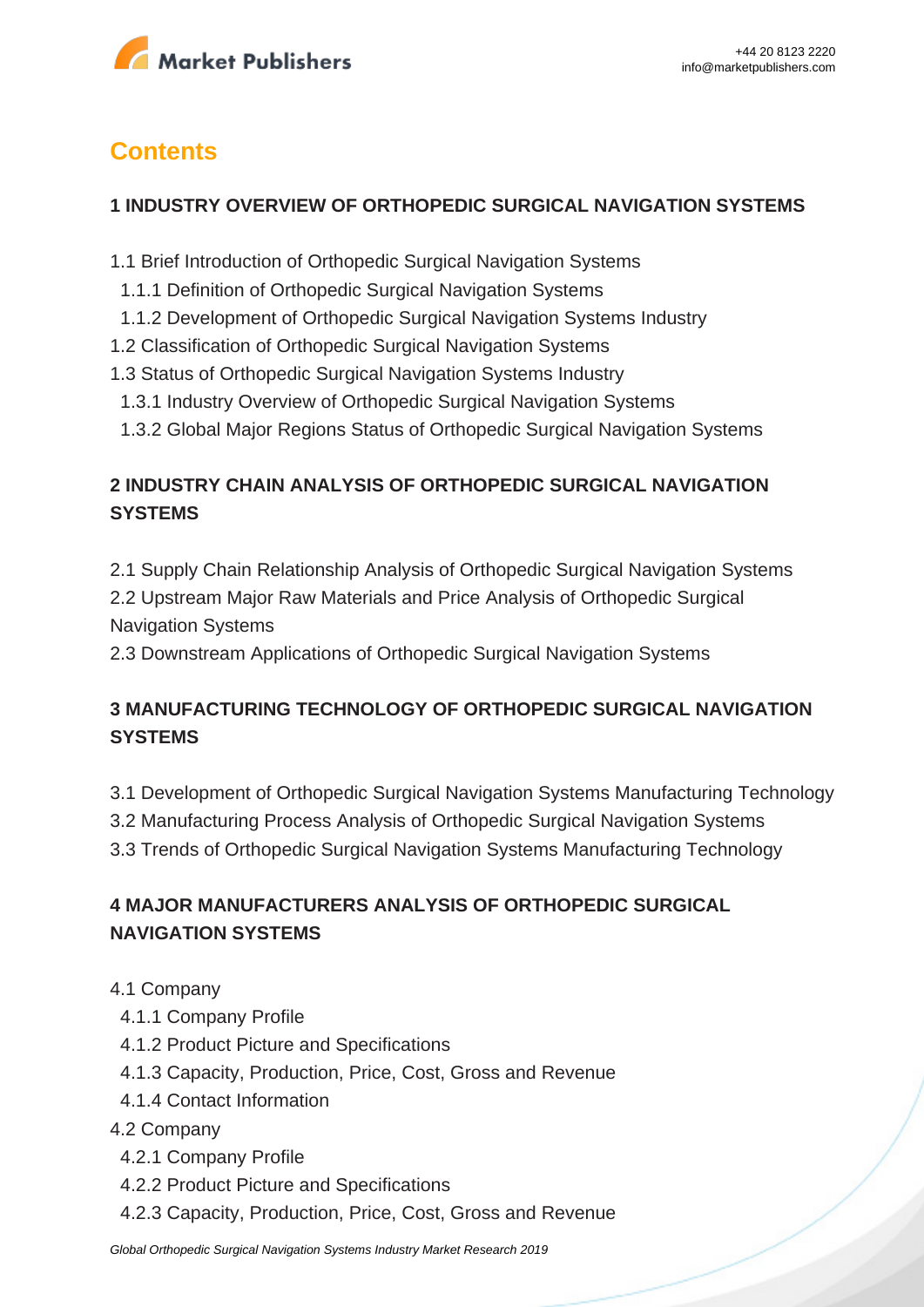

- 4.2.4 Contact Information
- 4.3 Company
- 4.3.1 Company Profile
- 4.3.2 Product Picture and Specifications
- 4.3.3 Capacity, Production, Price, Cost, Gross and Revenue
- 4.3.4 Contact Information
- 4.4 Company
- 4.4.1 Company Profile
- 4.4.2 Product Picture and Specifications
- 4.4.3 Capacity, Production, Price, Cost, Gross and Revenue
- 4.4.4 Contact Information
- 4.5 Company
- 4.5.1 Company Profile
- 4.5.2 Product Picture and Specifications
- 4.5.3 Capacity, Production, Price, Cost, Gross and Revenue
- 4.5.4 Contact Information
- 4.6 Company
- 4.6.1 Company Profile
- 4.6.2 Product Picture and Specifications
- 4.6.3 Capacity, Production, Price, Cost, Gross and Revenue
- 4.6.4 Contact Information
- 4.7 Company
	- 4.7.1 Company Profile
	- 4.7.2 Product Picture and Specifications
	- 4.7.3 Capacity, Production, Price, Cost, Gross and Revenue
- 4.7.4 Contact Information
- 4.8 Company
- 4.8.1 Company Profile
- 4.8.2 Product Picture and Specifications
- 4.8.3 Capacity, Production, Price, Cost, Gross and Revenue
- 4.8.4 Contact Information
- 4.9 Company
	- 4.9.1 Company Profile
	- 4.9.2 Product Picture and Specifications
	- 4.9.3 Capacity, Production, Price, Cost, Gross and Revenue
	- 4.9.4 Contact Information
- 4.10 Company ten
	- 4.10.1 Company Profile
	- 4.10.2 Product Picture and Specifications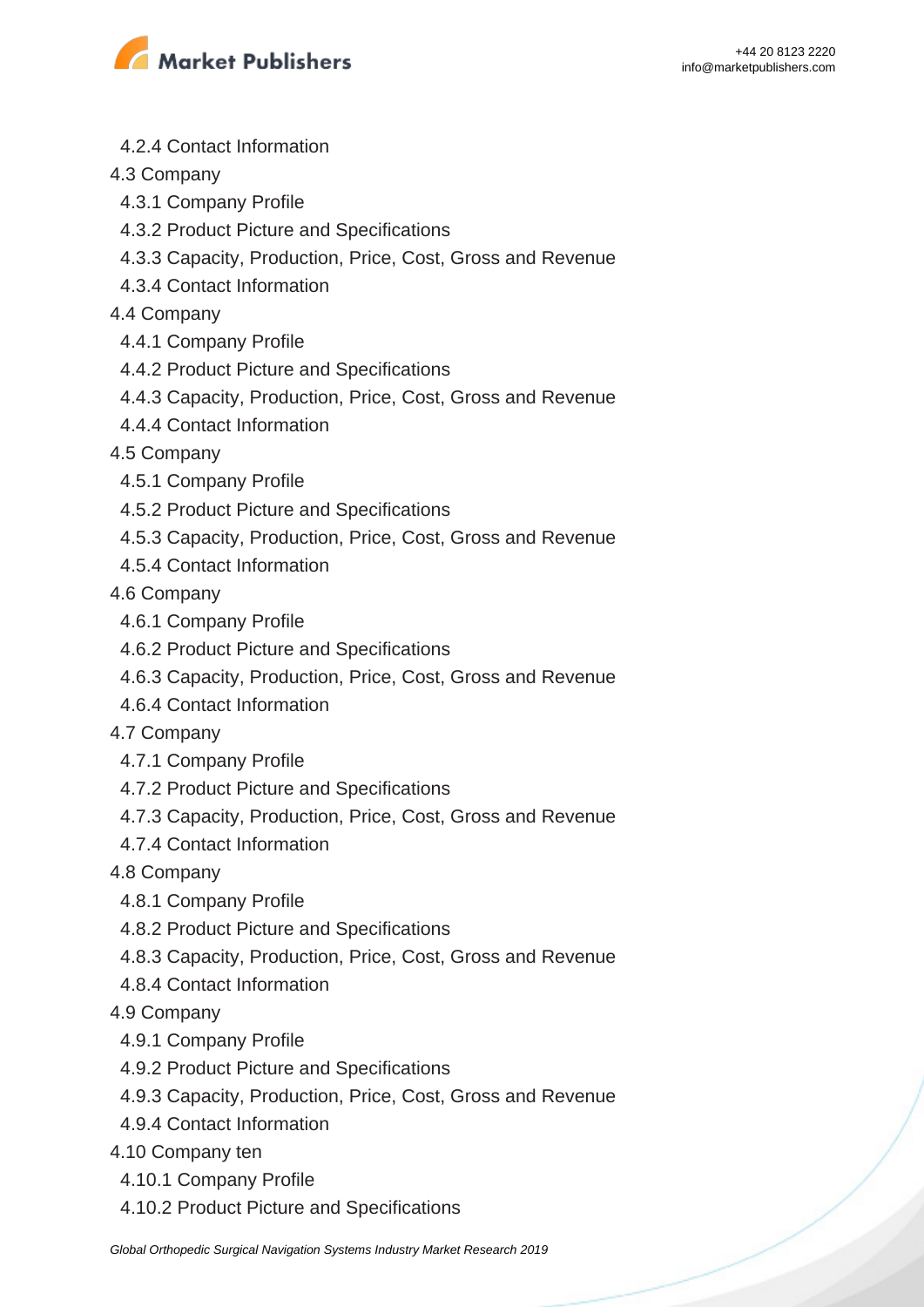

 4.10.3 Capacity, Production, Price, Cost, Gross and Revenue 4.10.4 Contact Information

## **5 GLOBAL PRODUCTIONS, REVENUE AND PRICE ANALYSIS OF ORTHOPEDIC SURGICAL NAVIGATION SYSTEMS BY REGIONS, MANUFACTURERS, TYPES AND APPLICATIONS**

5.1 Global Production, Revenue of Orthopedic Surgical Navigation Systems by Regions 2014-2019

5.2 Global Production, Revenue of Orthopedic Surgical Navigation Systems by Manufacturers 2014-2019

5.3 Global Production, Revenue of Orthopedic Surgical Navigation Systems by Types 2014-2019

5.4 Global Production, Revenue of Orthopedic Surgical Navigation Systems by Applications 2014-2019

5.5 Price Analysis of Global Orthopedic Surgical Navigation Systems by Regions, Manufacturers, Types and Applications in 2014-2019

#### **6 GLOBAL AND MAJOR REGIONS CAPACITY, PRODUCTION, REVENUE AND GROWTH RATE OF ORTHOPEDIC SURGICAL NAVIGATION SYSTEMS 2014-2019**

6.1 Global Capacity, Production, Price, Cost, Revenue, of Orthopedic Surgical Navigation Systems 2014-2019

6.2 Asia Pacific Capacity, Production, Price, Cost, Revenue, of Orthopedic Surgical Navigation Systems 2014-2019

6.3 Europe Capacity, Production, Price, Cost, Revenue, of Orthopedic Surgical Navigation Systems 2014-2019

6.4 Middle East & Africa Capacity, Production, Price, Cost, Revenue, of Orthopedic Surgical Navigation Systems 2014-2019

6.5 North America Capacity, Production, Price, Cost, Revenue, of Orthopedic Surgical Navigation Systems 2014-2019

6.6 Latin America Capacity, Production, Price, Cost, Revenue, of Orthopedic Surgical Navigation Systems 2014-2019

# **7 CONSUMPTION VOLUMES, CONSUMPTION VALUE, IMPORT, EXPORT AND SALE PRICE ANALYSIS OF ORTHOPEDIC SURGICAL NAVIGATION SYSTEMS BY REGIONS**

7.1 Global Consumption Volume and Consumption Value of Orthopedic Surgical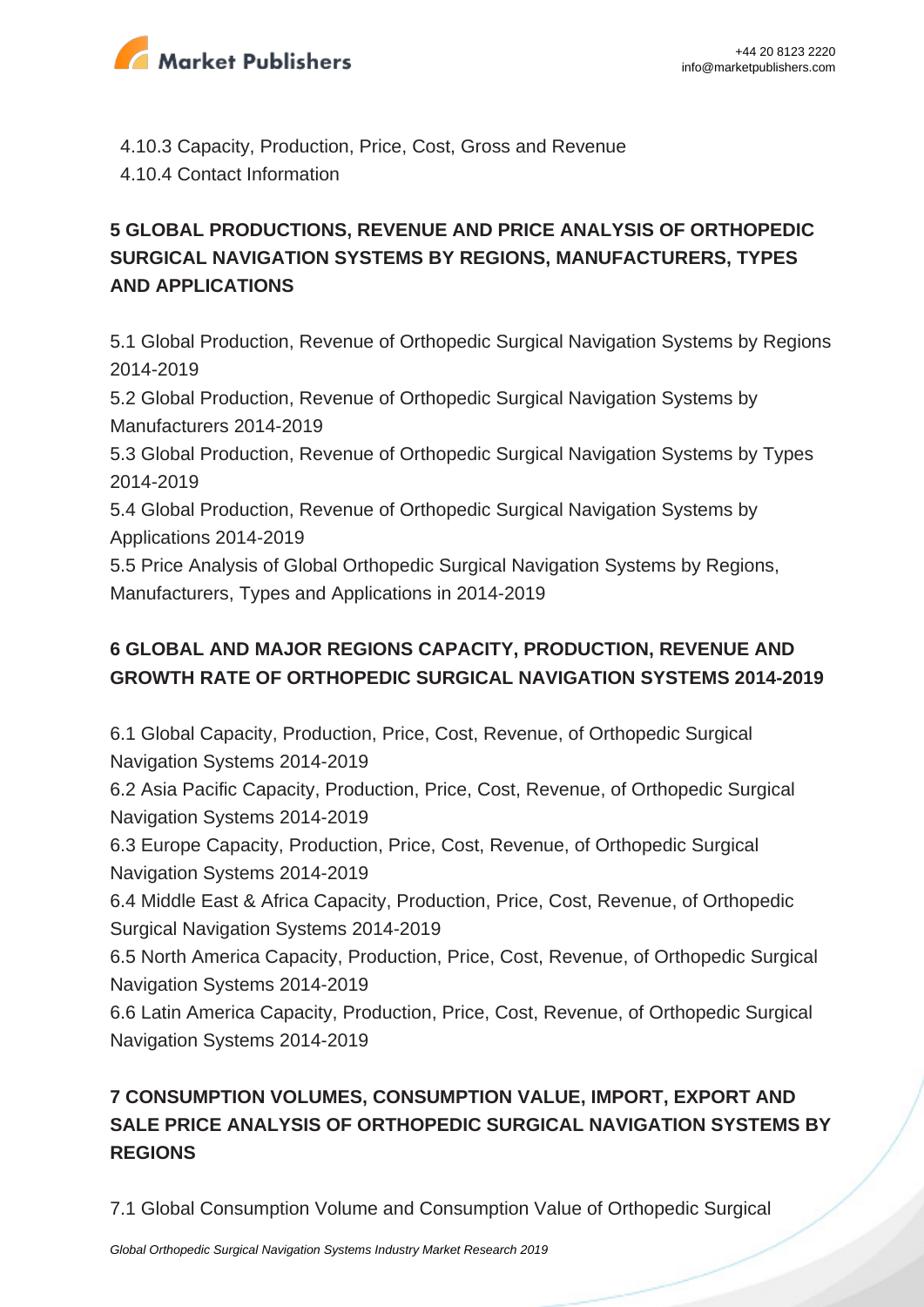

Navigation Systems by Regions 2014-2019 7.2 Global Consumption Volume, Consumption Value and Growth Rate of Orthopedic Surgical Navigation Systems 2014-2019 7.3 Asia Pacific Consumption Volume, Consumption Value, Import, Export and Growth Rate of Orthopedic Surgical Navigation Systems 2014-2019 7.4 Europe Consumption Volume, Consumption Value, Import, Export and Growth Rate of Orthopedic Surgical Navigation Systems 2014-2019 7.5 Middle East & Africa Consumption Volume, Consumption Value, Import, Export and Growth Rate of Orthopedic Surgical Navigation Systems 2014-2019 7.6 North America Consumption Volume, Consumption Value, Import, Export and Growth Rate of Orthopedic Surgical Navigation Systems 2014-2019 7.7 Latin America Consumption Volume, Consumption Value, Import, Export and Growth Rate of Orthopedic Surgical Navigation Systems 2014-2019 7.8 Sale Price Analysis of Global Orthopedic Surgical Navigation Systems by Regions 2014-2019

## **8 GROSS AND GROSS MARGIN ANALYSIS OF ORTHOPEDIC SURGICAL NAVIGATION SYSTEMS**

8.1 Global Gross and Gross Margin of Orthopedic Surgical Navigation Systems by Regions 2014-2019

8.2 Global Gross and Gross Margin of Orthopedic Surgical Navigation Systems by Manufacturers 2014-2019

8.3 Global Gross and Gross Margin of Orthopedic Surgical Navigation Systems by Types 2014-2019

8.4 Global Gross and Gross Margin of Orthopedic Surgical Navigation Systems by Applications 2014-2019

# **9 MARKETING TRADERS OR DISTRIBUTOR ANALYSIS OF ORTHOPEDIC SURGICAL NAVIGATION SYSTEMS**

- 9.1 Marketing Channels Status of Orthopedic Surgical Navigation Systems
- 9.2 Marketing Channels Characteristic of Orthopedic Surgical Navigation Systems
- 9.3 Marketing Channels Development Trend of Orthopedic Surgical Navigation Systems

### **10 GLOBAL AND CHINESE ECONOMIC IMPACTS ON ORTHOPEDIC SURGICAL NAVIGATION SYSTEMS INDUSTRY**

10.1 Global and Chinese Macroeconomic Environment Analysis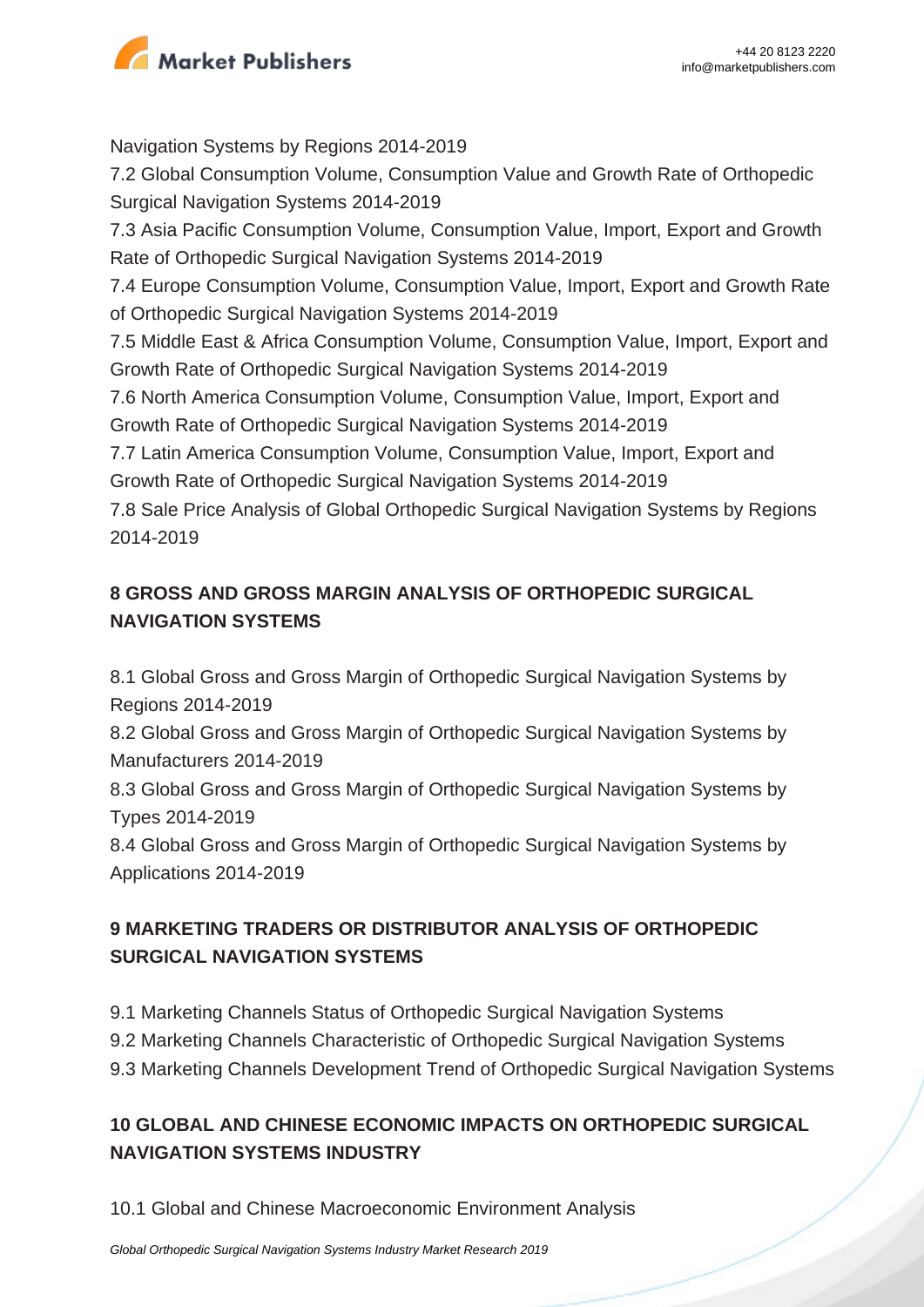

- 10.1.1 Global Macroeconomic Analysis and Outlook
- 10.1.2 Chinese Macroeconomic Analysis and Outlook
- 10.2 Effects to Orthopedic Surgical Navigation Systems Industry

#### **11 DEVELOPMENT TREND ANALYSIS OF ORTHOPEDIC SURGICAL NAVIGATION SYSTEMS**

11.1 Capacity, Production and Revenue Forecast of Orthopedic Surgical Navigation Systems by Regions, Types and Applications

 11.1.1 Global Capacity, Production and Revenue of Orthopedic Surgical Navigation Systems by Regions 2019-2024

 11.1.2 Global and Major Regions Capacity, Production, Revenue and Growth Rate of Orthopedic Surgical Navigation Systems 2019-2024

 11.1.3 Global Capacity, Production and Revenue of Orthopedic Surgical Navigation Systems by Types 2019-2024

11.2 Consumption Volume and Consumption Value Forecast of Orthopedic Surgical Navigation Systems by Regions

 11.2.1 Global Consumption Volume and Consumption Value of Orthopedic Surgical Navigation Systems by Regions 2019-2024

 11.2.2 Global and Major Regions Consumption Volume, Consumption Value and Growth Rate of Orthopedic Surgical Navigation Systems 2019-2024

11.3 Supply, Import, Export and Consumption Forecast of Orthopedic Surgical Navigation Systems

 11.3.1 Supply, Consumption and Gap of Orthopedic Surgical Navigation Systems 2019-2024

 11.3.2 Global Capacity, Production, Price, Cost, Revenue, Supply, Import, Export and Consumption of Orthopedic Surgical Navigation Systems 2019-2024

 11.3.3 North America Capacity, Production, Price, Cost, Revenue, Supply, Import, Export and Consumption of Orthopedic Surgical Navigation Systems 2019-2024

 11.3.4 Europe Capacity, Production, Price, Cost, Revenue, Supply, Import, Export and Consumption of Orthopedic Surgical Navigation Systems 2019-2024

 11.3.5 Asia Pacific Capacity, Production, Price, Cost, Revenue, Supply, Import, Export and Consumption of Orthopedic Surgical Navigation Systems 2019-2024

 11.3.6 Middle East & Africa Capacity, Production, Price, Cost, Revenue, Supply, Import, Export and Consumption of Orthopedic Surgical Navigation Systems 2019-2024

 11.3.7 Latin America Capacity, Production, Price, Cost, Revenue, Supply, Import, Export and Consumption of Orthopedic Surgical Navigation Systems 2019-2024

#### **12 CONTACT INFORMATION OF ORTHOPEDIC SURGICAL NAVIGATION**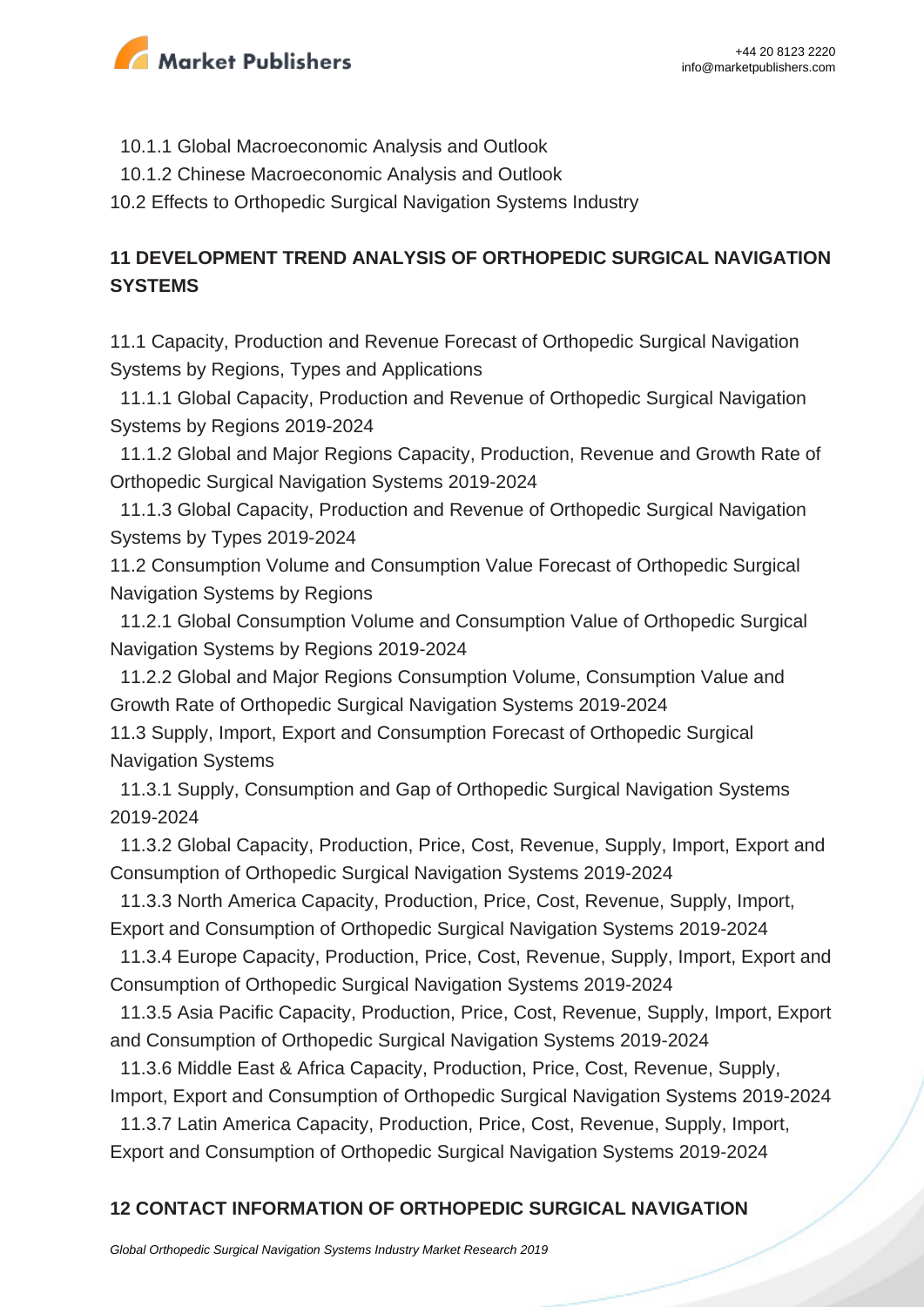

#### **SYSTEMS**

12.1 Upstream Major Raw Materials and Equipment Suppliers Analysis of Orthopedic Surgical Navigation Systems

 12.1.1 Major Raw Materials Suppliers with Contact Information Analysis of Orthopedic Surgical Navigation Systems

 12.1.2 Major Equipment Suppliers with Contact Information Analysis of Orthopedic Surgical Navigation Systems

12.2 Downstream Major Consumers Analysis of Orthopedic Surgical Navigation **Systems** 

12.3 Major Suppliers of Orthopedic Surgical Navigation Systems with Contact Information

12.4 Supply Chain Relationship Analysis of Orthopedic Surgical Navigation Systems

#### **13 NEW PROJECT INVESTMENT FEASIBILITY ANALYSIS OF ORTHOPEDIC SURGICAL NAVIGATION SYSTEMS**

13.1 New Project SWOT Analysis of Orthopedic Surgical Navigation Systems

13.2 New Project Investment Feasibility Analysis of Orthopedic Surgical Navigation **Systems** 

- 13.2.1 Project Name
- 13.2.2 Investment Budget
- 13.2.3 Project Product Solutions
- 13.2.4 Project Schedule

#### **14 CONCLUSION OF THE GLOBAL ORTHOPEDIC SURGICAL NAVIGATION SYSTEMS INDUSTRY 2019 MARKET RESEARCH REPORT**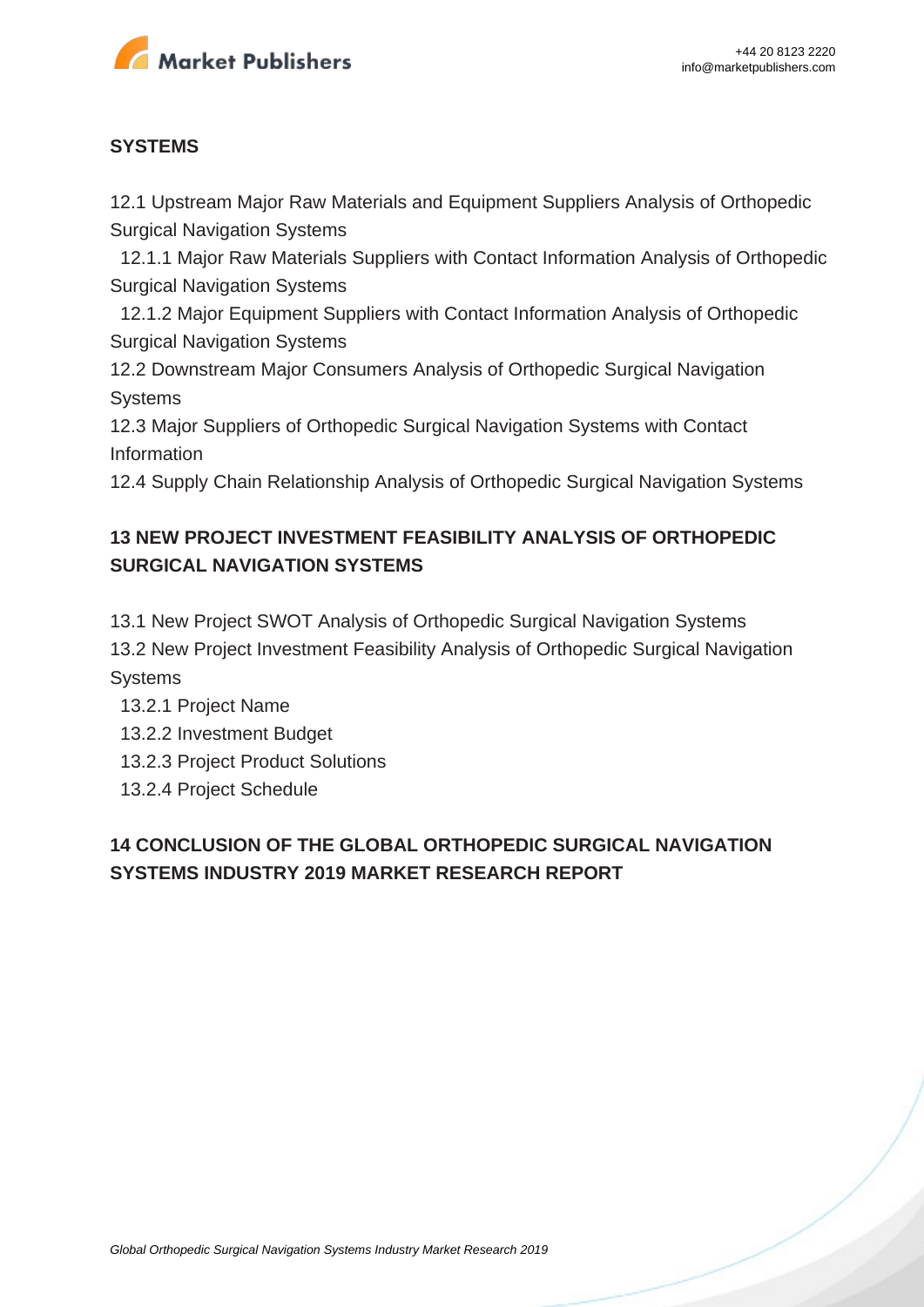

# **List Of Tables**

#### **LIST OF TABLES**

Table Classification of Orthopedic Surgical Navigation Systems

Table Major Manufacturers

Table Major Manufacturers

Table Major Manufacturers

Table Global Orthopedic Surgical Navigation Systems Major Manufacturers

Table Global Major Regions Orthopedic Surgical Navigation Systems Development

Status in 2018

Table Raw Material Suppliers and Price Analysis

Table Applications of Orthopedic Surgical Navigation Systems

Table Major Consumers

Table Major Consumers

Table Major Consumers

Table Company 1 Information List

Table Orthopedic Surgical Navigation Systems Capacity (Unit), Production (Unit), Price

(USD/Unit), Cost (USD/Unit), Gross (USD/Unit), Revenue (M USD) and Gross Margin of Company 1 2014-2019

Table Company 2 Information List

Table Orthopedic Surgical Navigation Systems Capacity (Unit), Production (Unit), Price (USD/Unit), Cost (USD/Unit), Gross (USD/Unit), Revenue (M USD) and Gross Margin of Company 2 2014-2019

Table Company 3 Information List

Table Orthopedic Surgical Navigation Systems Capacity (Unit), Production (Unit), Price (USD/Unit), Cost (USD/Unit), Gross (USD/Unit), Revenue (M USD) and Gross Margin of Company 3 2014-2019

Table Company 4 Information List

Table Orthopedic Surgical Navigation Systems Capacity (Unit), Production (Unit), Price (USD/Unit), Cost (USD/Unit), Gross (USD/Unit), Revenue (M USD) and Gross Margin of Company 4 2014-2019

Table Company 5 Information List

Table Orthopedic Surgical Navigation Systems Capacity (Unit), Production (Unit), Price (USD/Unit), Cost (USD/Unit), Gross (USD/Unit), Revenue (M USD) and Gross Margin of Company 5 2014-2019

Table Company 6 Information List

Table Orthopedic Surgical Navigation Systems Capacity (Unit), Production (Unit), Price (USD/Unit), Cost (USD/Unit), Gross (USD/Unit), Revenue (M USD) and Gross Margin of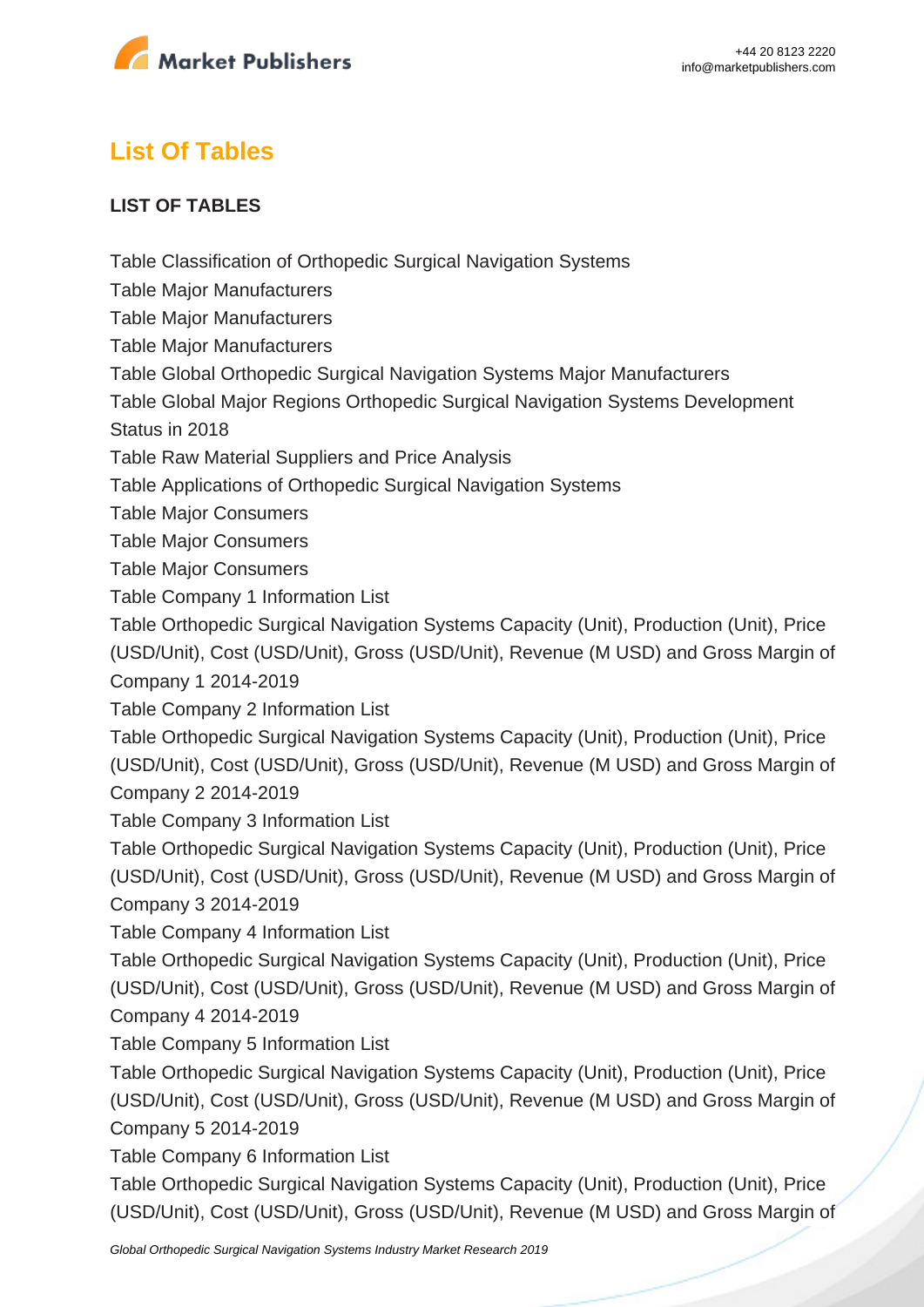

Company 6 2014-2019

Table Company 7 Information List

Table Orthopedic Surgical Navigation Systems Capacity (Unit), Production (Unit), Price (USD/Unit), Cost (USD/Unit), Gross (USD/Unit), Revenue (M USD) and Gross Margin of Company 7 2014-2019

Table Company 8 Information List

Table Orthopedic Surgical Navigation Systems Capacity (Unit), Production (Unit), Price (USD/Unit), Cost (USD/Unit), Gross (USD/Unit), Revenue (M USD) and Gross Margin of Company 8 2014-2019

Table Company 9 Information List

Table Orthopedic Surgical Navigation Systems Capacity (Unit), Production (Unit), Price (USD/Unit), Cost (USD/Unit), Gross (USD/Unit), Revenue (M USD) and Gross Margin of Company 9 2014-2019

Table Company ten Information List

Table Orthopedic Surgical Navigation Systems Capacity (Unit), Production (Unit), Price (USD/Unit), Cost (USD/Unit), Gross (USD/Unit), Revenue (M USD) and Gross Margin of Company ten 2014-2019

Table Global Production (Unit) of Orthopedic Surgical Navigation Systems by Regions 2014-2019

Table Global Revenue (M USD) of Orthopedic Surgical Navigation Systems by Regions 2014-2019

Table Global Production (Unit) of Orthopedic Surgical Navigation Systems by Manufacturers 2014-2019

Table Global Revenue (M USD) of Orthopedic Surgical Navigation Systems by Manufacturers 2014-2019

Table Global Production (Unit) of Orthopedic Surgical Navigation Systems by Types 2014-2019

Table Global Revenue (M USD) of Orthopedic Surgical Navigation Systems by Types 2014-2019

Table Global Production (Unit) of Orthopedic Surgical Navigation Systems by Applications 2014-2019

Table Global Revenue (M USD) of Orthopedic Surgical Navigation Systems by Applications 2014-2019

Table Price Comparison of Global Orthopedic Surgical Navigation Systems by Regions in 2014-2019 (USD/Unit)

Table Price Comparison of Global Orthopedic Surgical Navigation Systems by Manufacturers in 2014-2019 (USD/Unit)

Table Price Comparison of Global Orthopedic Surgical Navigation Systems by Types in 2014-2019 (USD/Unit)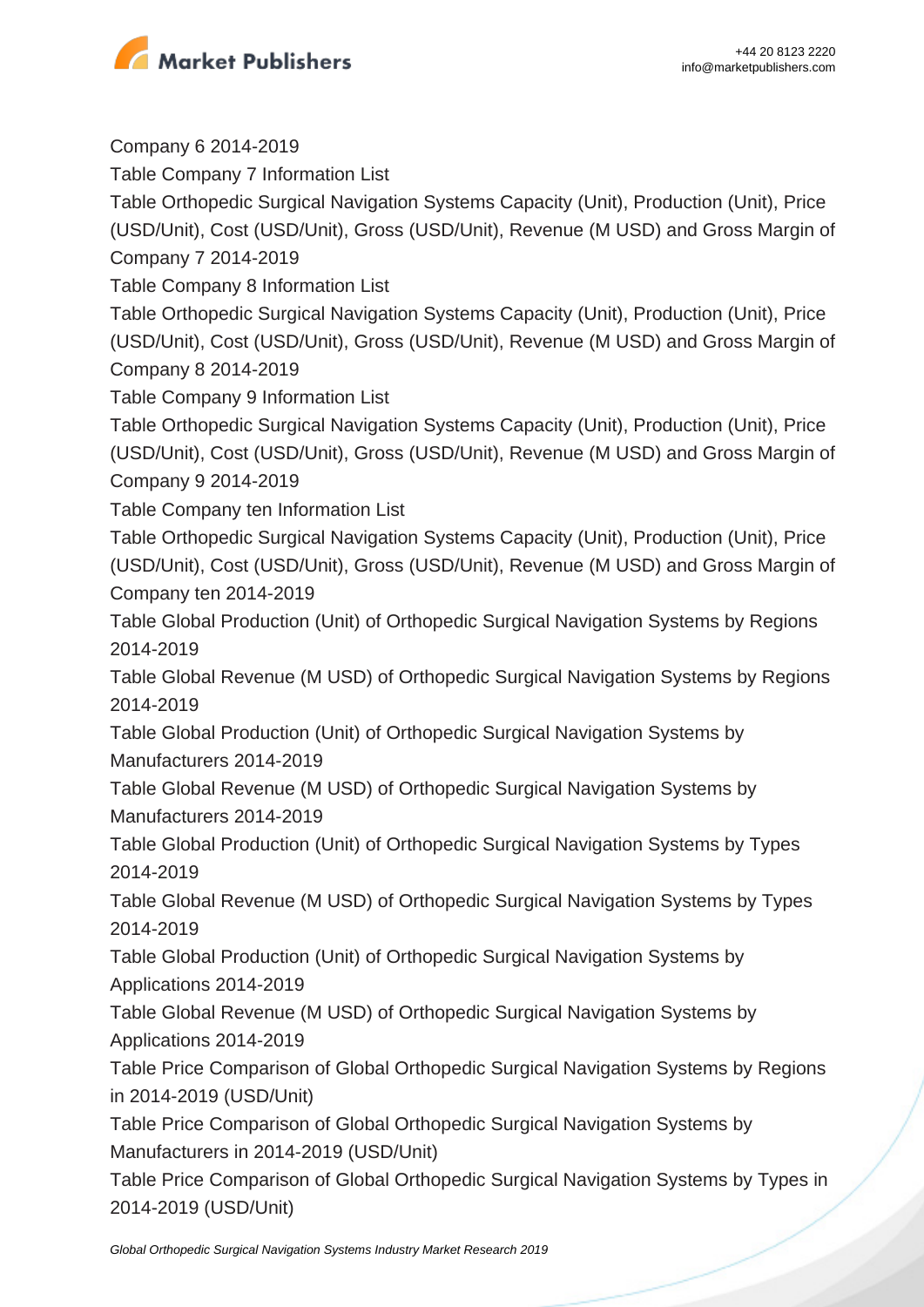

Table Price Comparison of Global Orthopedic Surgical Navigation Systems by Applications in 2014-2019 (USD/Unit)

Table Global Capacity (Unit), Production (Unit), Price (USD/Unit), Cost (USD/Unit), Revenue (M USD) and Gross Margin of Orthopedic Surgical Navigation Systems 2014-2019

Table Asia Pacific Capacity (Unit), Production (Unit), Price (USD/Unit), Cost (USD/Unit), Revenue (M USD) and Gross Margin of Orthopedic Surgical Navigation Systems 2014-2019

Table Europe Capacity (Unit), Production (Unit), Price (USD/Unit), Cost (USD/Unit), Revenue (M USD) and Gross Margin of Orthopedic Surgical Navigation Systems 2014-2019

Table Middle East & Africa Capacity (Unit), Production (Unit), Price (USD/Unit), Cost (USD/Unit), Revenue (M USD) and Gross Margin of Orthopedic Surgical Navigation Systems 2014-2019

Table North America Capacity (Unit), Production (Unit), Price (USD/Unit), Cost (USD/Unit), Revenue (M USD) and Gross Margin of Orthopedic Surgical Navigation Systems 2014-2019

Table Latin America Capacity (Unit), Production (Unit), Price (USD/Unit), Cost (USD/Unit), Revenue (M USD) and Gross Margin of Orthopedic Surgical Navigation Systems 2014-2019

Table Global Consumption Volume (Unit) of Orthopedic Surgical Navigation Systems by Regions 2014-2019

Table Global Consumption Value (M USD) of Orthopedic Surgical Navigation Systems by Regions 2014-2019

Table Global Supply, Consumption and Gap of Orthopedic Surgical Navigation Systems 2014-2019 (Unit)

Table Asia Pacific Supply, Import, Export and Consumption of Orthopedic Surgical Navigation Systems 2014-2019 (Unit)

Table Europe Supply, Import, Export and Consumption of Orthopedic Surgical Navigation Systems 2014-2019 (Unit)

Table Middle East & Africa Supply, Import, Export and Consumption of Orthopedic Surgical Navigation Systems 2014-2019 (Unit)

Table North America Supply, Import, Export and Consumption of Orthopedic Surgical Navigation Systems 2014-2019 (Unit)

Table Latin America Supply, Import, Export and Consumption of Orthopedic Surgical Navigation Systems 2014-2019 (Unit)

Table Sale Price (USD/Unit) of Orthopedic Surgical Navigation Systems by Regions 2014-2019

Table Market Share of Orthopedic Surgical Navigation Systems by Different Sale Price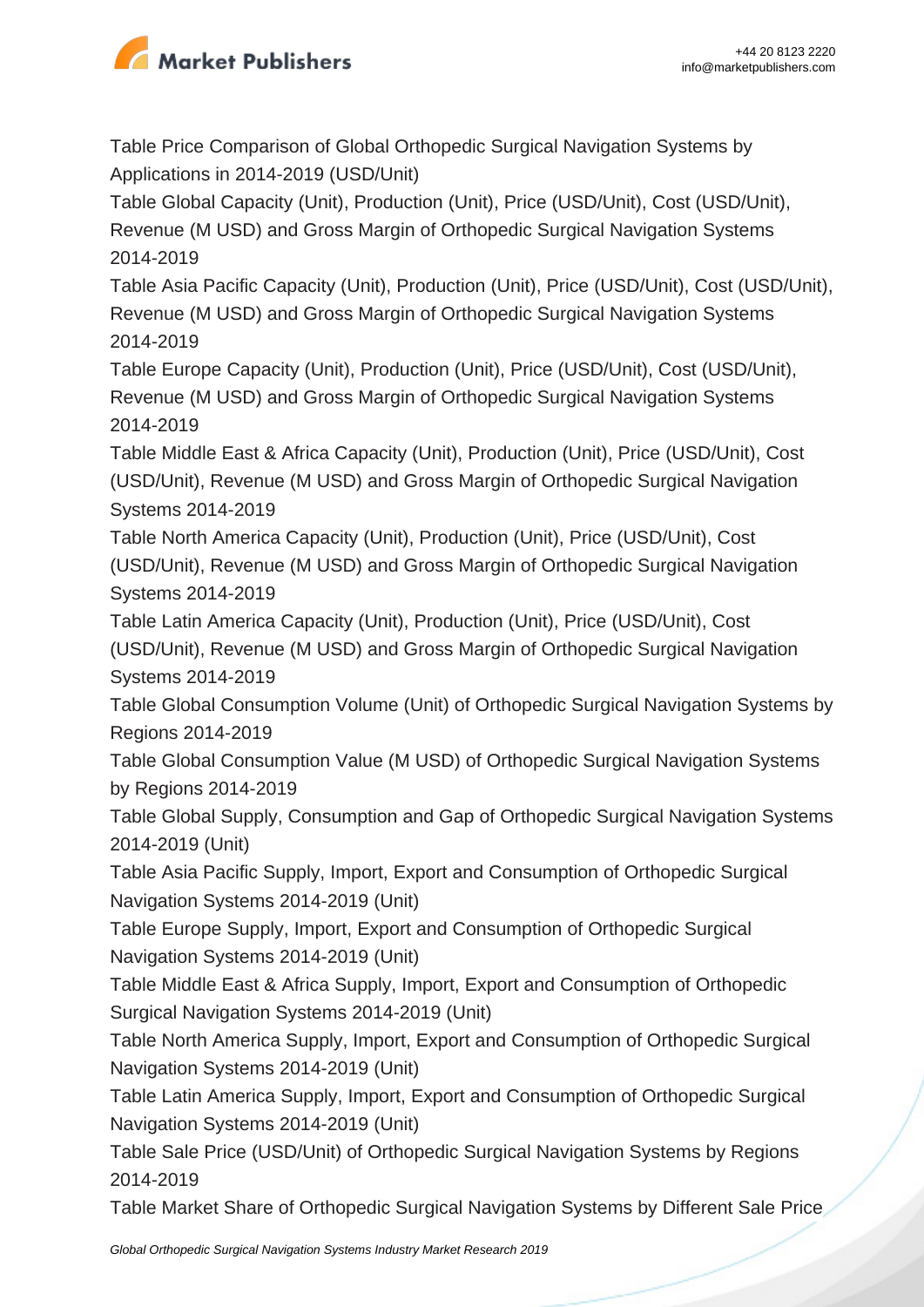

Levels

Table Global Gross (USD/Unit) of Orthopedic Surgical Navigation Systems by Regions 2014-2019

Table Global Gross Margin of Orthopedic Surgical Navigation Systems by Regions 2014-2019

Table Global Gross (USD/Unit) of Orthopedic Surgical Navigation Systems by Manufacturers 2014-2019

Table Global Gross Margin of Orthopedic Surgical Navigation Systems by Manufacturers 2014-2019

Table Global Gross (USD/Unit) of Orthopedic Surgical Navigation Systems by Types 2014-2019

Table Global Gross Margin of Orthopedic Surgical Navigation Systems by Types 2014-2019

Table Global Gross (USD/Unit) of Orthopedic Surgical Navigation Systems by Applications 2014-2019

Table Global Gross Margin of Orthopedic Surgical Navigation Systems by Applications 2014-2019

Table Regional Import, Export, and Trade of Orthopedic Surgical Navigation Systems (Unit)

Table Flow of International Trade in 2018

Table Macroeconomic Growth of World Output, 2014-2019

Table Annual Growth Rate of GDP and CPI (%)

Table Global Capacity (Unit) of Orthopedic Surgical Navigation Systems by Regions 2019-2024

Table Global Production (Unit) of Orthopedic Surgical Navigation Systems by Regions 2019-2024

Table Global Revenue (M USD) of Orthopedic Surgical Navigation Systems by Regions 2019-2024

Table Global Capacity (Unit) of Orthopedic Surgical Navigation Systems by Types 2019-2024

Table Global Production (Unit) of Orthopedic Surgical Navigation Systems by Types 2019-2024

Table Global Revenue (M USD) of Orthopedic Surgical Navigation Systems by Types 2019-2024

Table Global Consumption Volume (Unit) of Orthopedic Surgical Navigation Systems by Regions 2019-2024

Table Global Consumption Value (M USD) of Orthopedic Surgical Navigation Systems by Regions 2019-2024

Table Global Supply, Consumption and Gap of Orthopedic Surgical Navigation Systems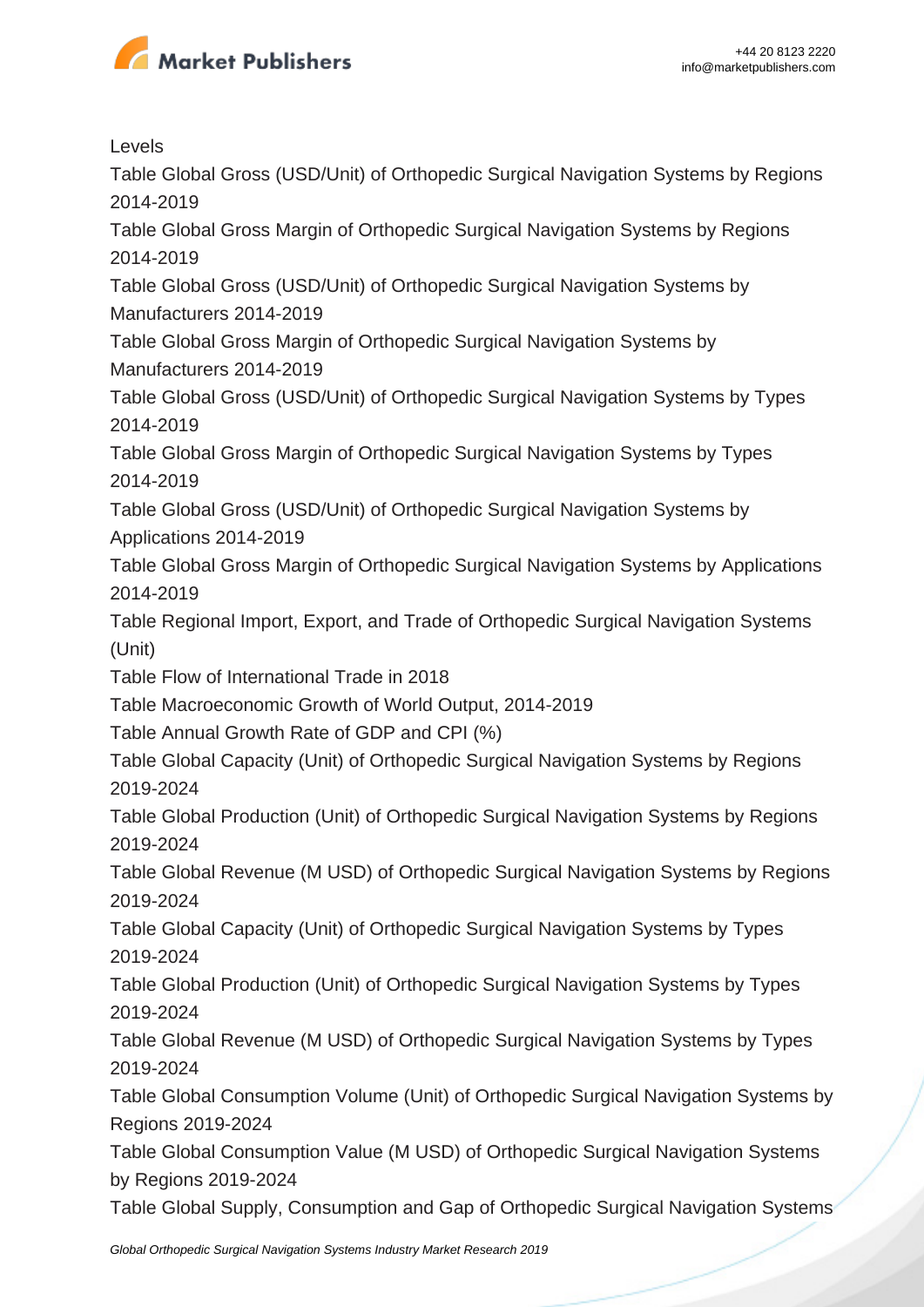

2019-2024 (Unit)

Table North America Supply, Consumption and Gap of Orthopedic Surgical Navigation Systems 2019-2024 (Unit)

Table Europe Supply, Consumption and Gap of Orthopedic Surgical Navigation Systems 2019-2024 (Unit)

Table Asia Pacific Supply, Consumption and Gap of Orthopedic Surgical Navigation Systems 2019-2024 (Unit)

Table Middle East & Africa Supply, Consumption and Gap of Orthopedic Surgical Navigation Systems 2019-2024 (Unit)

Table Latin America Supply, Consumption and Gap of Orthopedic Surgical Navigation Systems 2019-2024 (Unit)

Table Global Capacity (Unit), Production (Unit), Price (USD/Unit), Cost (USD/Unit), Revenue (M USD) and Gross Margin of Orthopedic Surgical Navigation Systems 2019-2024

Table North America Capacity (Unit), Production (Unit), Price (USD/Unit), Cost (USD/Unit), Revenue (M USD) and Gross Margin of Orthopedic Surgical Navigation Systems 2019-2024

Table North America Supply, Import, Export and Consumption of Orthopedic Surgical Navigation Systems 2019-2024 (Unit)

Table Europe Capacity (Unit), Production (Unit), Price (USD/Unit), Cost (USD/Unit), Revenue (M USD) and Gross Margin of Orthopedic Surgical Navigation Systems 2019-2024

Table Europe Supply, Import, Export and Consumption of Orthopedic Surgical Navigation Systems 2019-2024 (Unit)

Table Asia Pacific Capacity (Unit), Production (Unit), Price (USD/Unit), Cost (USD/Unit), Revenue (M USD) and Gross Margin of Orthopedic Surgical Navigation Systems 2019-2024

Table Asia Pacific Supply, Import, Export and Consumption of Orthopedic Surgical Navigation Systems 2019-2024 (Unit)

Table Middle East & Africa Capacity (Unit), Production (Unit), Price (USD/Unit), Cost (USD/Unit), Revenue (M USD) and Gross Margin of Orthopedic Surgical Navigation Systems 2019-2024

Table Middle East & Africa Supply, Import, Export and Consumption of Orthopedic Surgical Navigation Systems 2019-2024 (Unit)

Table Latin America Capacity (Unit), Production (Unit), Price (USD/Unit), Cost (USD/Unit), Revenue (M USD) and Gross Margin of Orthopedic Surgical Navigation Systems 2019-2024

Table Latin America Supply, Import, Export and Consumption of Orthopedic Surgical Navigation Systems 2019-2024 (Unit)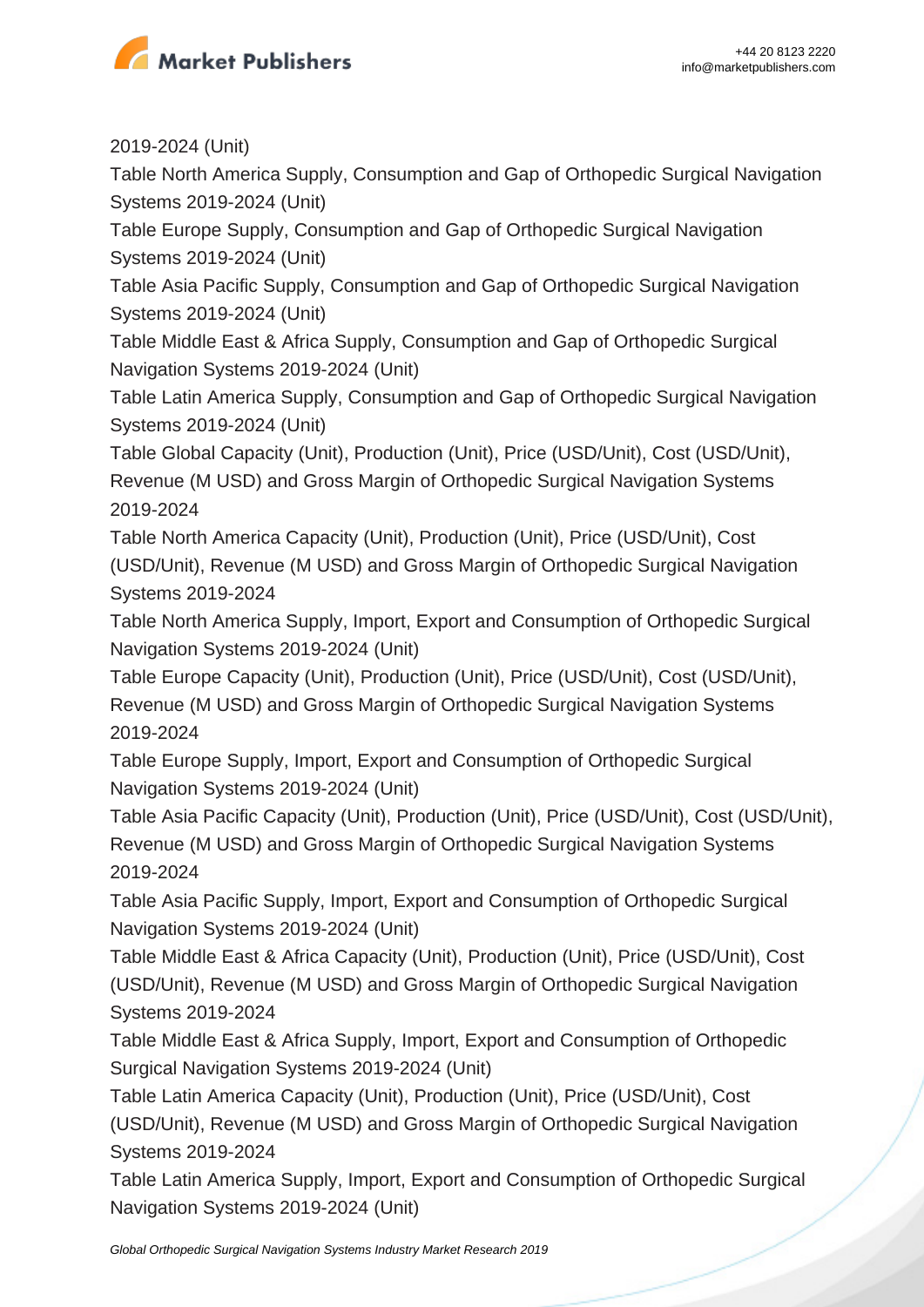

Table Major Raw Materials Suppliers with Contact Information of Orthopedic Surgical Navigation Systems

Table Major Equipment Suppliers with Contact Information of Orthopedic Surgical Navigation Systems

Table Major Consumers with Contact Information of Orthopedic Surgical Navigation Systems

Table Major Suppliers of Orthopedic Surgical Navigation Systems with Contact Information

Table New Project SWOT Analysis of Orthopedic Surgical Navigation Systems

Table Project Appraisal and Financing

Table New Project Construction Period

Table New Project Investment Feasibility Analysis of Orthopedic Surgical Navigation **Systems**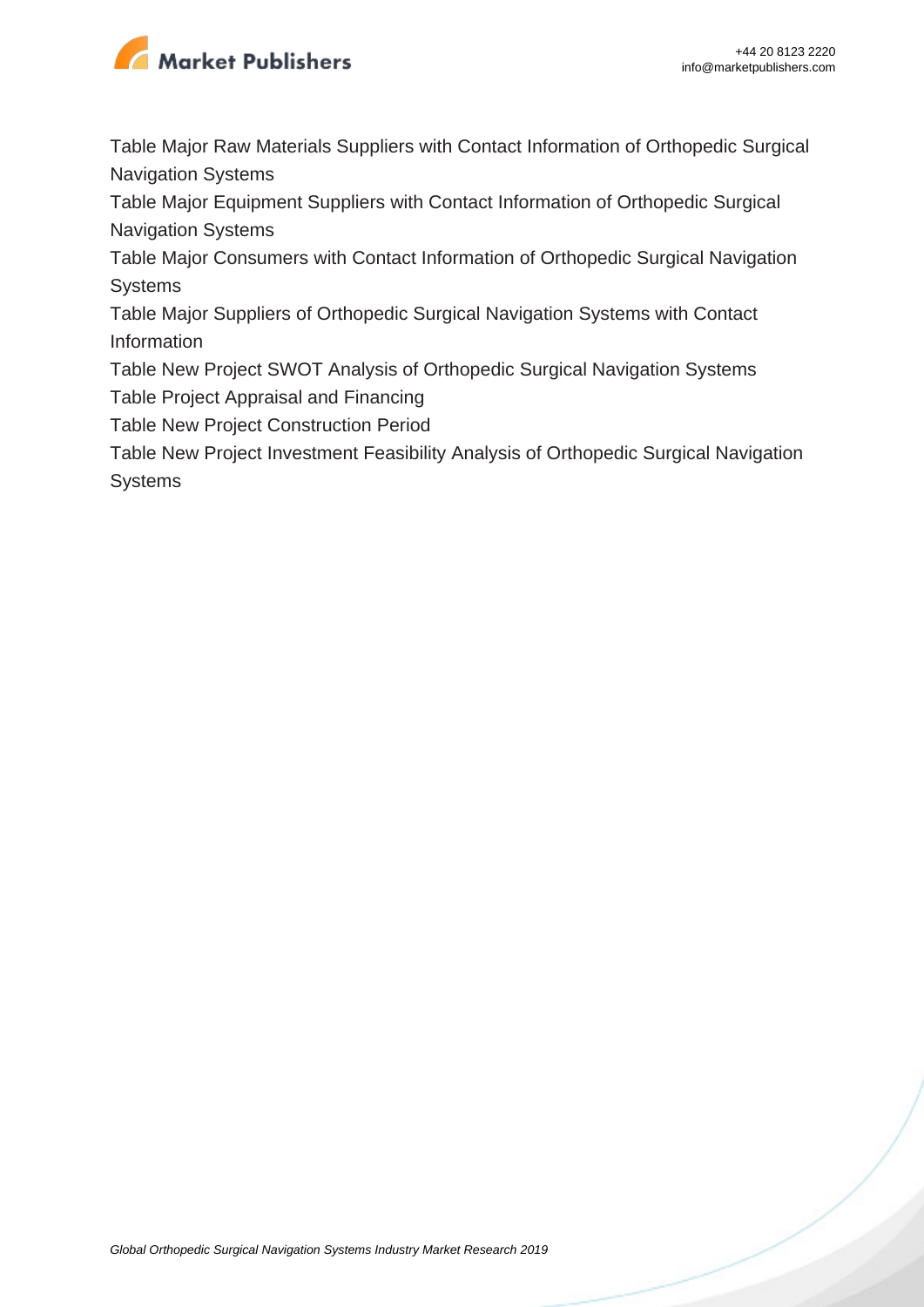

# **List Of Figures**

#### **LIST OF FIGURES**

Figure Picture of Orthopedic Surgical Navigation Systems

Figure Global Production Market Share of Orthopedic Surgical Navigation Systems by

Types in 2018

Figure Picture

Figure Picture

Figure Picture

Figure Supply Chain Relationship Analysis of Orthopedic Surgical Navigation Systems Figure Global Consumption Volume Market Share of Orthopedic Surgical Navigation Systems by Applications in 2018

Figure Examples

Figure Examples

Figure Examples

Figure Orthopedic Surgical Navigation Systems Picture and Specifications of Company Figure Orthopedic Surgical Navigation Systems Capacity (Unit), Production (Unit) and Growth Rate of Company 1 2014-2019

Figure Orthopedic Surgical Navigation Systems Production (Unit) and Global Market Share of Company 1 2014-2019

Figure Orthopedic Surgical Navigation Systems Picture and Specifications of Company Figure Orthopedic Surgical Navigation Systems Capacity (Unit), Production (Unit) and Growth Rate of Company 2 2014-2019

Figure Orthopedic Surgical Navigation Systems Production (Unit) and Global Market Share of Company 2 2014-2019

Figure Orthopedic Surgical Navigation Systems Picture and Specifications of Company Figure Orthopedic Surgical Navigation Systems Capacity (Unit), Production (Unit) and Growth Rate of Company 3 2014-2019

Figure Orthopedic Surgical Navigation Systems Production (Unit) and Global Market Share of Company 3 2014-2019

Figure Orthopedic Surgical Navigation Systems Picture and Specifications of Company Figure Orthopedic Surgical Navigation Systems Capacity (Unit), Production (Unit) and Growth Rate of Company 4 2014-2019

Figure Orthopedic Surgical Navigation Systems Production (Unit) and Global Market Share of Company 4 2014-2019

Figure Orthopedic Surgical Navigation Systems Picture and Specifications of Company Figure Orthopedic Surgical Navigation Systems Capacity (Unit), Production (Unit) and Growth Rate of Company 5 2014-2019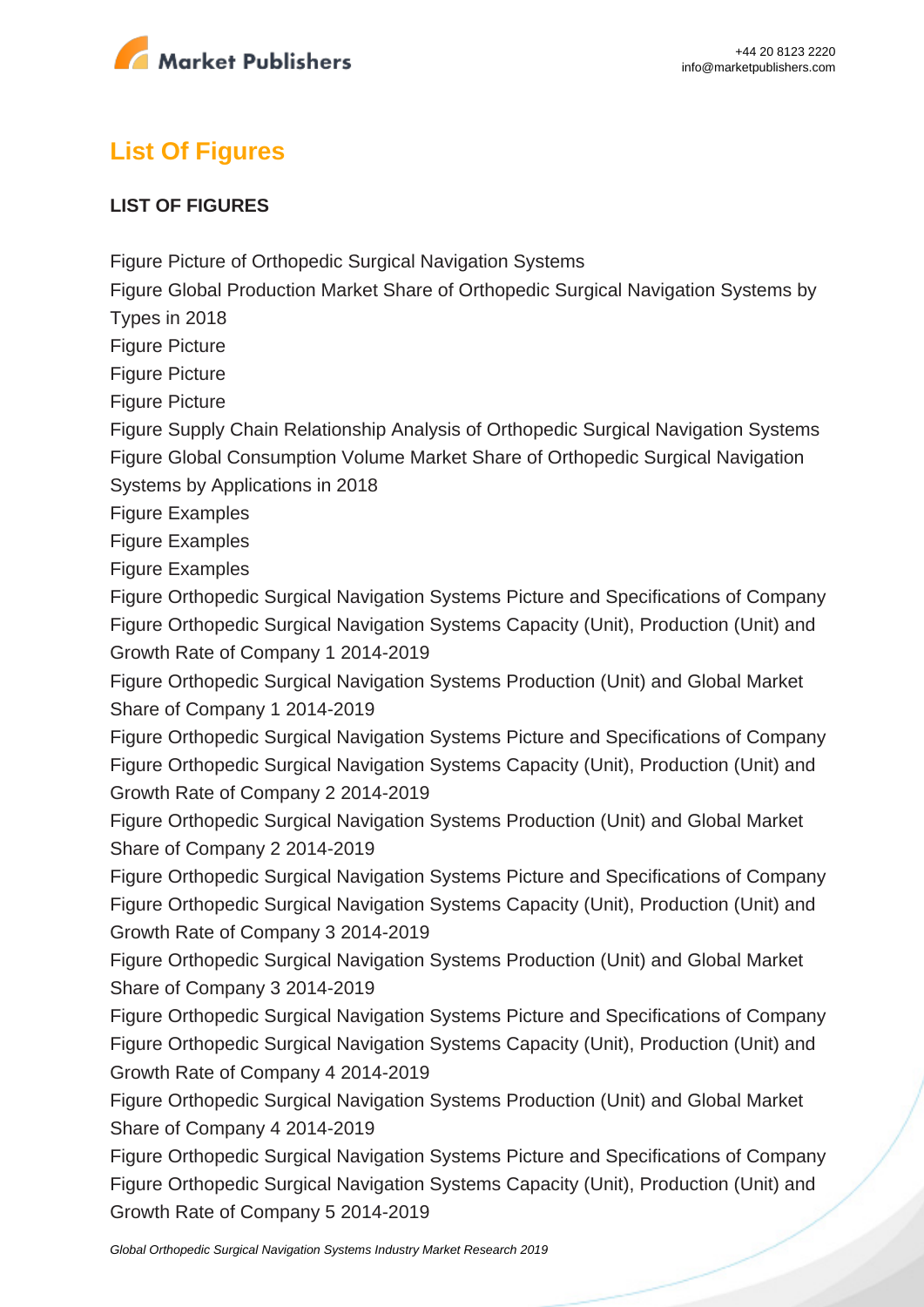

Figure Orthopedic Surgical Navigation Systems Production (Unit) and Global Market Share of Company 5 2014-2019

Figure Orthopedic Surgical Navigation Systems Picture and Specifications of Company Figure Orthopedic Surgical Navigation Systems Capacity (Unit), Production (Unit) and Growth Rate of Company 6 2014-2019

Figure Orthopedic Surgical Navigation Systems Production (Unit) and Global Market Share of Company 6 2014-2019

Figure Orthopedic Surgical Navigation Systems Picture and Specifications of Company Figure Orthopedic Surgical Navigation Systems Capacity (Unit), Production (Unit) and Growth Rate of Company 7 2014-2019

Figure Orthopedic Surgical Navigation Systems Production (Unit) and Global Market Share of Company 7 2014-2019

Figure Orthopedic Surgical Navigation Systems Picture and Specifications of Company Figure Orthopedic Surgical Navigation Systems Capacity (Unit), Production (Unit) and Growth Rate of Company 8 2014-2019

Figure Orthopedic Surgical Navigation Systems Production (Unit) and Global Market Share of Company 8 2014-2019

Figure Orthopedic Surgical Navigation Systems Picture and Specifications of Company Figure Orthopedic Surgical Navigation Systems Capacity (Unit), Production (Unit) and Growth Rate of Company 9 2014-2019

Figure Orthopedic Surgical Navigation Systems Production (Unit) and Global Market Share of Company 9 2014-2019

Figure Orthopedic Surgical Navigation Systems Picture and Specifications of Company ten

Figure Orthopedic Surgical Navigation Systems Capacity (Unit), Production (Unit) and Growth Rate of Company ten 2014-2019

Figure Orthopedic Surgical Navigation Systems Production (Unit) and Global Market Share of Company ten 2014-2019

Figure Global Production Market Share of Orthopedic Surgical Navigation Systems by Regions in 2014

Figure Global Production Market Share of Orthopedic Surgical Navigation Systems by Regions in 2018

Figure Global Revenue Market Share of Orthopedic Surgical Navigation Systems by Regions in 2014

Figure Global Revenue Market Share of Orthopedic Surgical Navigation Systems by Regions in 2018

Figure Global Production Market Share of Orthopedic Surgical Navigation Systems by Manufacturers in 2014

Figure Global Production Market Share of Orthopedic Surgical Navigation Systems by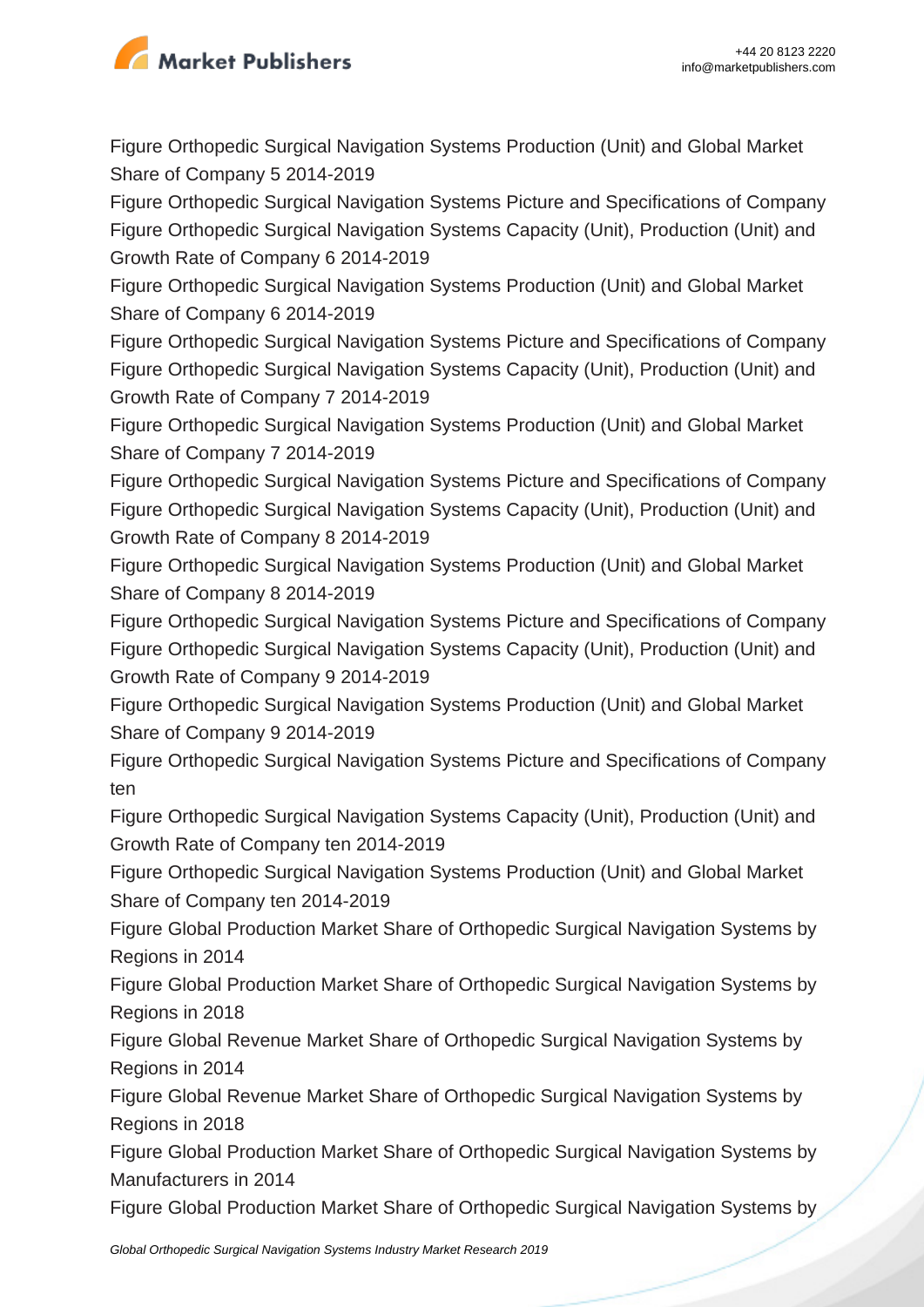

Manufacturers in 2018 Figure Global Revenue Market Share of Orthopedic Surgical Navigation Systems by Manufacturers in 2014 Figure Global Revenue Market Share of Orthopedic Surgical Navigation Systems by Manufacturers in 2018 Figure Global Production Market Share of Orthopedic Surgical Navigation Systems by Types in 2014 Figure Global Production Market Share of Orthopedic Surgical Navigation Systems by Types in 2018 Figure Global Revenue Market Share of Orthopedic Surgical Navigation Systems by Types in 2014 Figure Global Revenue Market Share of Orthopedic Surgical Navigation Systems by Types in 2018 Figure Global Production Market Share of Orthopedic Surgical Navigation Systems by Applications in 2014 Figure Global Production Market Share of Orthopedic Surgical Navigation Systems by Applications in 2018 Figure Global Revenue Market Share of Orthopedic Surgical Navigation Systems by Applications in 2014 Figure Global Revenue Market Share of Orthopedic Surgical Navigation Systems by Applications in 2018 Figure Price Comparison of Global Orthopedic Surgical Navigation Systems by Regions in 2014 (USD/Unit) Figure Price Comparison of Global Orthopedic Surgical Navigation Systems by Regions in 2018 (USD/Unit) Figure Price Comparison of Global Orthopedic Surgical Navigation Systems by Manufacturers in 2014 (USD/Unit) Figure Price Comparison of Global Orthopedic Surgical Navigation Systems by Manufacturers in 2018 (USD/Unit) Figure Price Comparison of Global Orthopedic Surgical Navigation Systems by Types in 2014 (USD/Unit) Figure Price Comparison of Global Orthopedic Surgical Navigation Systems by Types in 2018 (USD/Unit) Figure Price Comparison of Global Orthopedic Surgical Navigation Systems by Applications in 2014 (USD/Unit) Figure Price Comparison of Global Orthopedic Surgical Navigation Systems by Applications in 2018 (USD/Unit) Figure Global Capacity (Unit), Production (Unit) and Growth Rate of Orthopedic Surgical

Navigation Systems 2014-2019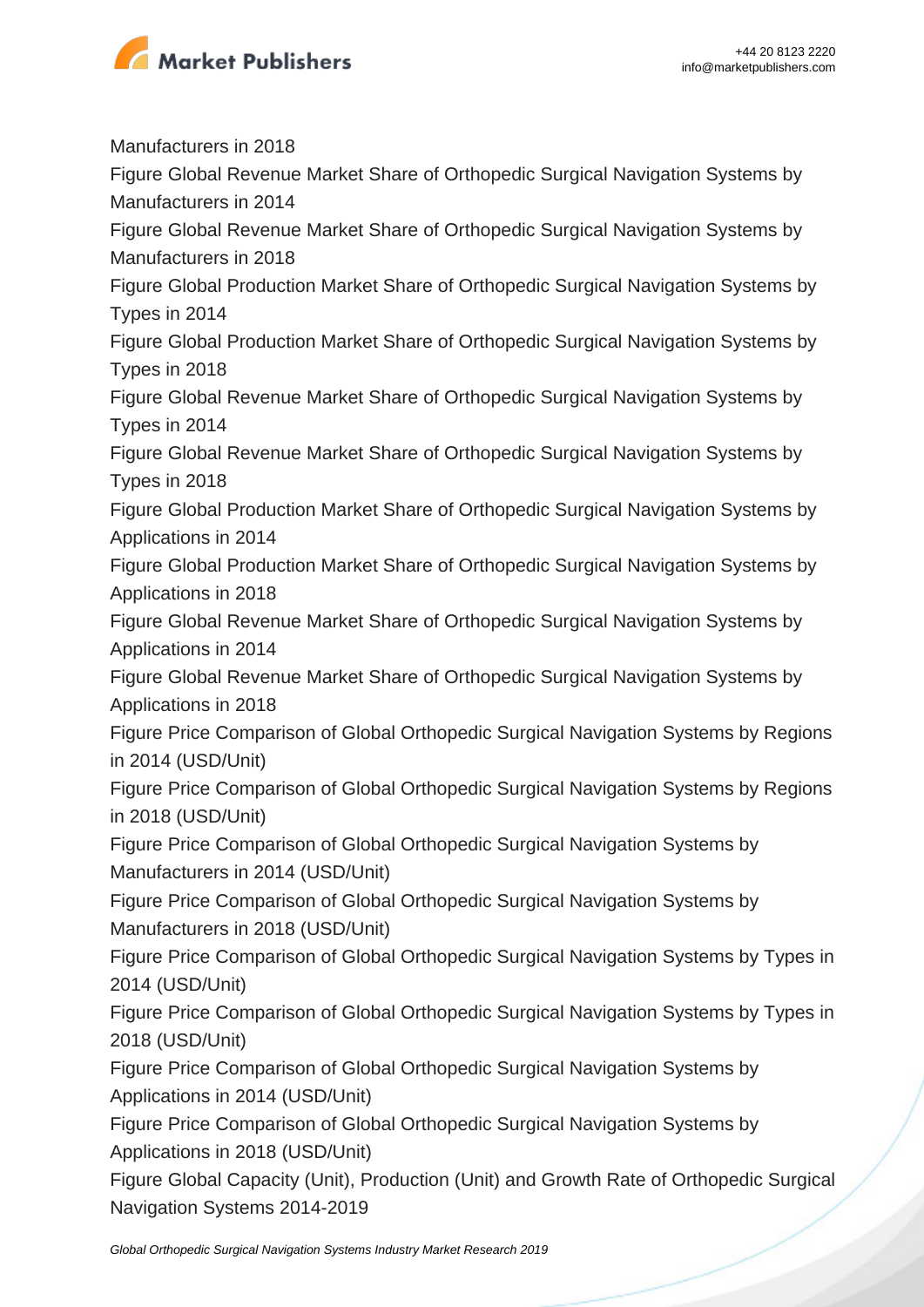

Figure Global Capacity Utilization Rate of Orthopedic Surgical Navigation Systems 2014-2019

Figure Global Revenue (M USD) and Growth Rate of Orthopedic Surgical Navigation Systems 2014-2019

Figure Asia Pacific Capacity (Unit), Production (Unit) and Growth Rate of Orthopedic Surgical Navigation Systems 2014-2019

Figure Asia Pacific Capacity Utilization Rate of Orthopedic Surgical Navigation Systems 2014-2019

Figure Asia Pacific Revenue (M USD) and Growth Rate of Orthopedic Surgical Navigation Systems 2014-2019

Figure Europe Capacity (Unit), Production (Unit) and Growth Rate of Orthopedic Surgical Navigation Systems 2014-2019

Figure Europe Capacity Utilization Rate of Orthopedic Surgical Navigation Systems 2014-2019

Figure Europe Revenue (M USD) and Growth Rate of Orthopedic Surgical Navigation Systems 2014-2019

Figure Middle East & Africa Capacity (Unit), Production (Unit) and Growth Rate of Orthopedic Surgical Navigation Systems 2014-2019

Figure Middle East & Africa Capacity Utilization Rate of Orthopedic Surgical Navigation Systems 2014-2019

Figure Middle East & Africa Revenue (M USD) and Growth Rate of Orthopedic Surgical Navigation Systems 2014-2019

Figure North America Capacity (Unit), Production (Unit) and Growth Rate of Orthopedic Surgical Navigation Systems 2014-2019

Figure North America Capacity Utilization Rate of Orthopedic Surgical Navigation Systems 2014-2019

Figure North America Revenue (M USD) and Growth Rate of Orthopedic Surgical Navigation Systems 2014-2019

Figure Latin America Capacity (Unit), Production (Unit) and Growth Rate of Orthopedic Surgical Navigation Systems 2014-2019

Figure Latin America Capacity Utilization Rate of Orthopedic Surgical Navigation Systems 2014-2019

Figure Latin America Revenue (M USD) and Growth Rate of Orthopedic Surgical Navigation Systems 2014-2019

Figure Global Consumption Volume Market Share of Orthopedic Surgical Navigation Systems by Regions in 2014

Figure Global Consumption Volume Market Share of Orthopedic Surgical Navigation Systems by Regions in 2018

Figure Global Consumption Value Market Share of Orthopedic Surgical Navigation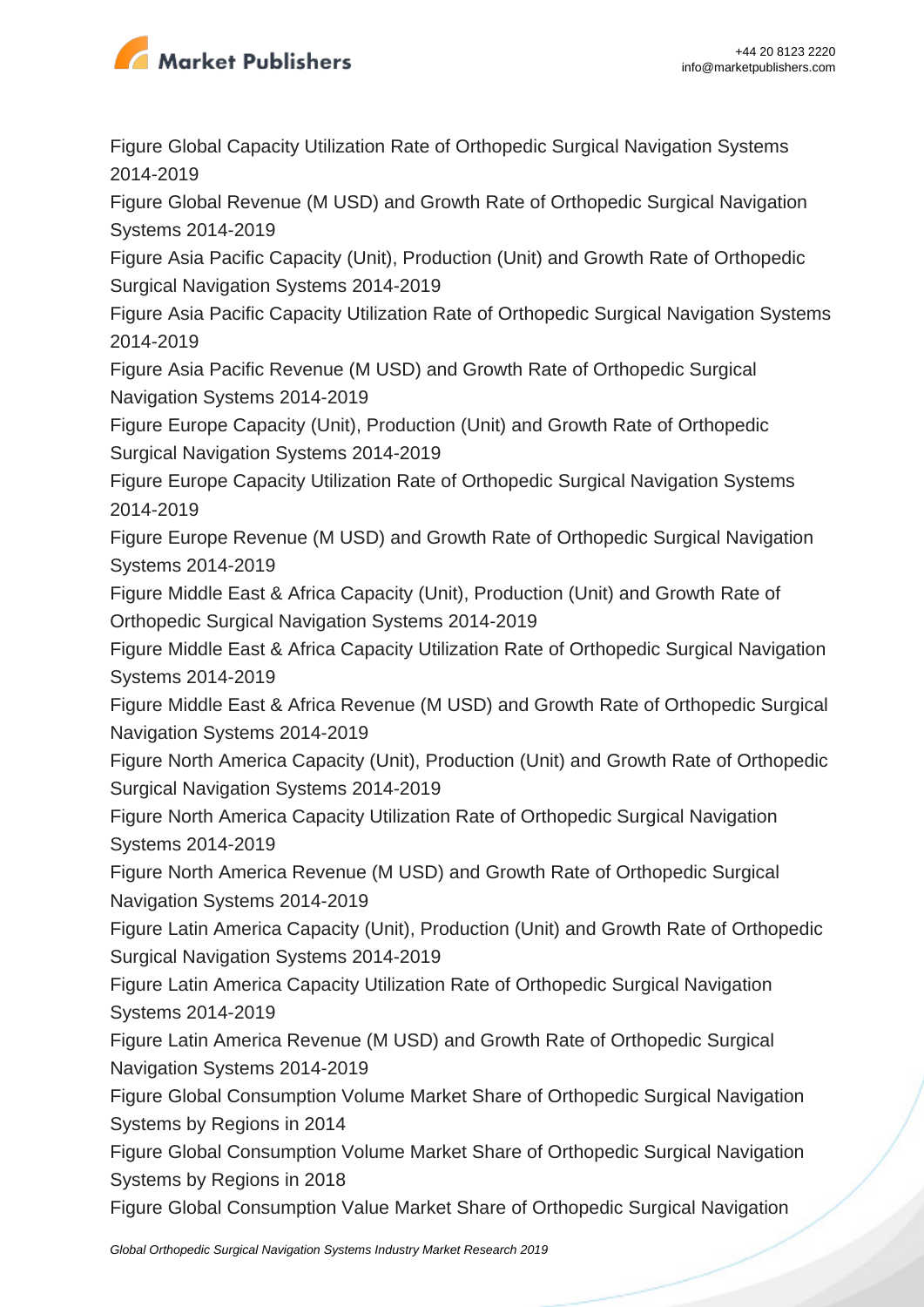

Systems by Regions in 2014 Figure Global Consumption Value Market Share of Orthopedic Surgical Navigation Systems by Regions in 2018 Figure Global Consumption Volume (Unit) and Growth Rate of Orthopedic Surgical Navigation Systems 2014-2019 Figure Global Consumption Value (M USD) and Growth Rate of Orthopedic Surgical Navigation Systems 2014-2019 Figure Asia Pacific Consumption Volume (Unit) and Growth Rate of Orthopedic Surgical Navigation Systems 2014-2019 Figure Asia Pacific Consumption Value (M USD) and Growth Rate of Orthopedic Surgical Navigation Systems 2014-2019 Figure Europe Consumption Volume (Unit) and Growth Rate of Orthopedic Surgical Navigation Systems 2014-2019 Figure Europe Consumption Value (M USD) and Growth Rate of Orthopedic Surgical Navigation Systems 2014-2019 Figure Middle East & Africa Consumption Volume (Unit) and Growth Rate of Orthopedic Surgical Navigation Systems 2014-2019 Figure Middle East & Africa Consumption Value (M USD) and Growth Rate of Orthopedic Surgical Navigation Systems 2014-2019 Figure North America Consumption Volume (Unit) and Growth Rate of Orthopedic Surgical Navigation Systems 2014-2019 Figure North America Consumption Value (M USD) and Growth Rate of Orthopedic Surgical Navigation Systems 2014-2019 Figure Latin America Consumption Volume (Unit) and Growth Rate of Orthopedic Surgical Navigation Systems 2014-2019 Figure Latin America Consumption Value (M USD) and Growth Rate of Orthopedic Surgical Navigation Systems 2014-2019 Figure Sale Price (USD/Unit) of Orthopedic Surgical Navigation Systems by Regions in 2014 Figure Sale Price (USD/Unit) of Orthopedic Surgical Navigation Systems by Regions in 2018 Figure Marketing Channels of Orthopedic Surgical Navigation Systems Figure Different Marketing Channels Market Share of Orthopedic Surgical Navigation **Systems** Figure Global Capacity Market Share of Orthopedic Surgical Navigation Systems by Regions in 2019 Figure Global Capacity Market Share of Orthopedic Surgical Navigation Systems by Regions in 2024 Figure Global Production Market Share of Orthopedic Surgical Navigation Systems by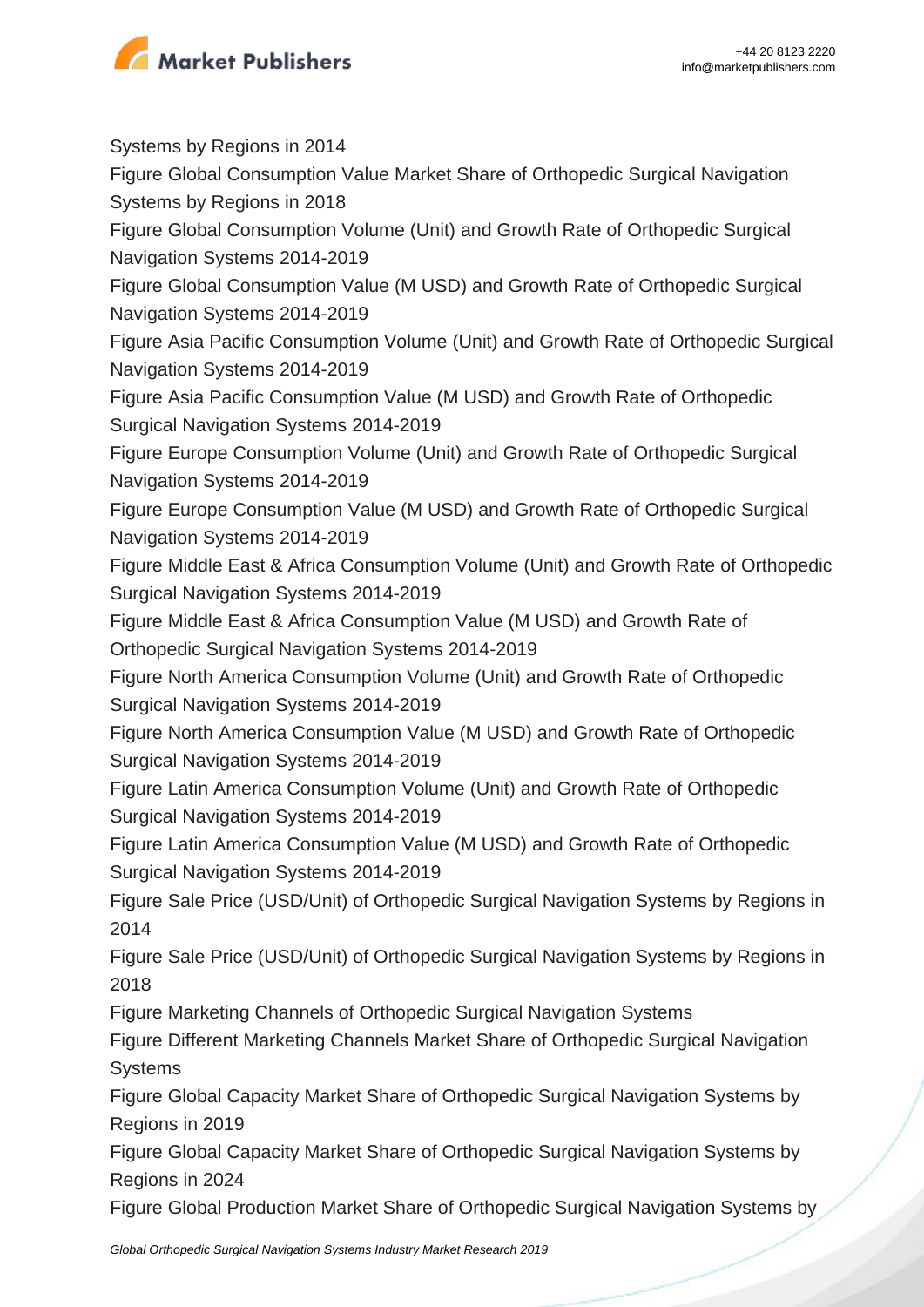

Regions in 2019

Figure Global Production Market Share of Orthopedic Surgical Navigation Systems by Regions in 2024

Figure Global Revenue Market Share of Orthopedic Surgical Navigation Systems by Regions in 2019

Figure Global Revenue Market Share of Orthopedic Surgical Navigation Systems by Regions in 2024

Figure Global Capacity (Unit), Production (Unit) and Growth Rate of Orthopedic Surgical Navigation Systems 2019-2024

Figure Global Capacity Utilization Rate of Orthopedic Surgical Navigation Systems 2019-2024

Figure Global Revenue (M USD) and Growth Rate of Orthopedic Surgical Navigation Systems 2019-2024

Figure North America Capacity (Unit), Production (Unit) and Growth Rate of Orthopedic Surgical Navigation Systems 2019-2024

Figure North America Capacity Utilization Rate of Orthopedic Surgical Navigation Systems 2019-2024

Figure North America Revenue (M USD) and Growth Rate of Orthopedic Surgical Navigation Systems 2019-2024

Figure Europe Capacity (Unit), Production (Unit) and Growth Rate of Orthopedic Surgical Navigation Systems 2019-2024

Figure Europe Capacity Utilization Rate of Orthopedic Surgical Navigation Systems 2019-2024

Figure Europe Revenue (M USD) and Growth Rate of Orthopedic Surgical Navigation Systems 2019-2024

Figure Asia Pacific Capacity (Unit), Production (Unit) and Growth Rate of Orthopedic Surgical Navigation Systems 2019-2024

Figure Asia Pacific Capacity Utilization Rate of Orthopedic Surgical Navigation Systems 2019-2024

Figure Asia Pacific Revenue (M USD) and Growth Rate of Orthopedic Surgical Navigation Systems 2019-2024

Figure Middle East & Africa Capacity (Unit), Production (Unit) and Growth Rate of Orthopedic Surgical Navigation Systems 2019-2024

Figure Middle East & Africa Capacity Utilization Rate of Orthopedic Surgical Navigation Systems 2019-2024

Figure Middle East & Africa Revenue (M USD) and Growth Rate of Orthopedic Surgical Navigation Systems 2019-2024

Figure Latin America Capacity (Unit), Production (Unit) and Growth Rate of Orthopedic Surgical Navigation Systems 2019-2024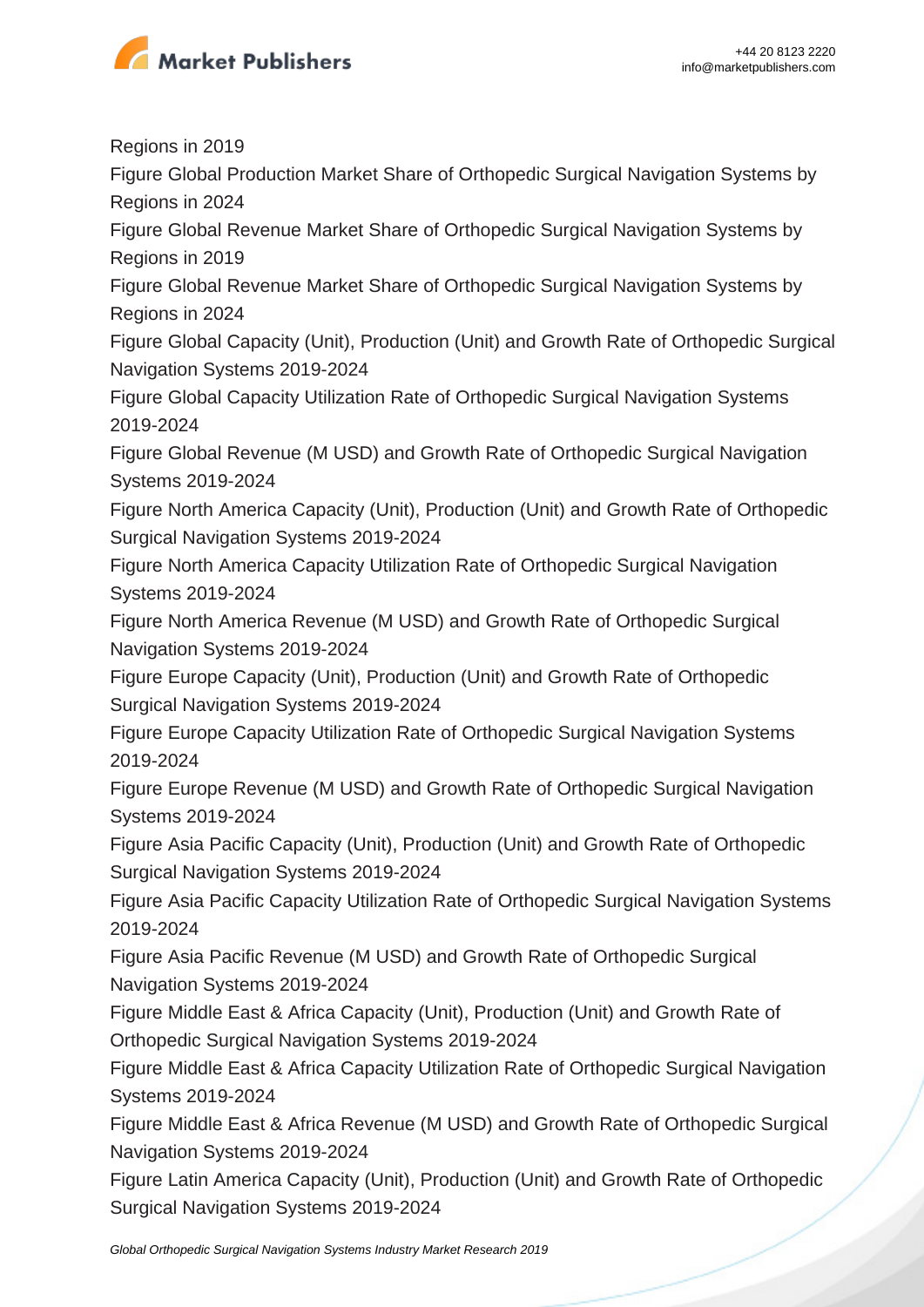

Figure Latin America Capacity Utilization Rate of Orthopedic Surgical Navigation Systems 2019-2024

Figure Latin America Revenue (M USD) and Growth Rate of Orthopedic Surgical Navigation Systems 2019-2024

Figure Global Capacity Market Share of Orthopedic Surgical Navigation Systems by Types in 2019

Figure Global Capacity Market Share of Orthopedic Surgical Navigation Systems by Types in 2024

Figure Global Production Market Share of Orthopedic Surgical Navigation Systems by Types in 2019

Figure Global Production Market Share of Orthopedic Surgical Navigation Systems by Types in 2024

Figure Global Revenue Market Share of Orthopedic Surgical Navigation Systems by Types in 2019

Figure Global Revenue Market Share of Orthopedic Surgical Navigation Systems by Types in 2024

Figure Global Consumption Volume Market Share of Orthopedic Surgical Navigation Systems by Regions in 2019

Figure Global Consumption Volume Market Share of Orthopedic Surgical Navigation Systems by Regions in 2024

Figure Global Consumption Value Market Share of Orthopedic Surgical Navigation Systems by Regions in 2019

Figure Global Consumption Value Market Share of Orthopedic Surgical Navigation Systems by Regions in 2024

Figure Global Consumption Volume (Unit) and Growth Rate of Orthopedic Surgical Navigation Systems 2019-2024

Figure Global Consumption Value (M USD) and Growth Rate of Orthopedic Surgical Navigation Systems 2019-2024

Figure North America Consumption Volume (Unit) and Growth Rate of Orthopedic Surgical Navigation Systems 2019-2024

Figure North America Consumption Value (M USD) and Growth Rate of Orthopedic Surgical Navigation Systems 2019-2024

Figure Europe Consumption Volume (Unit) and Growth Rate of Orthopedic Surgical Navigation Systems 2019-2024

Figure Europe Consumption Value (M USD) and Growth Rate of Orthopedic Surgical Navigation Systems 2019-2024

Figure Asia Pacific Consumption Volume (Unit) and Growth Rate of Orthopedic Surgical Navigation Systems 2019-2024

Figure Asia Pacific Consumption Value (M USD) and Growth Rate of Orthopedic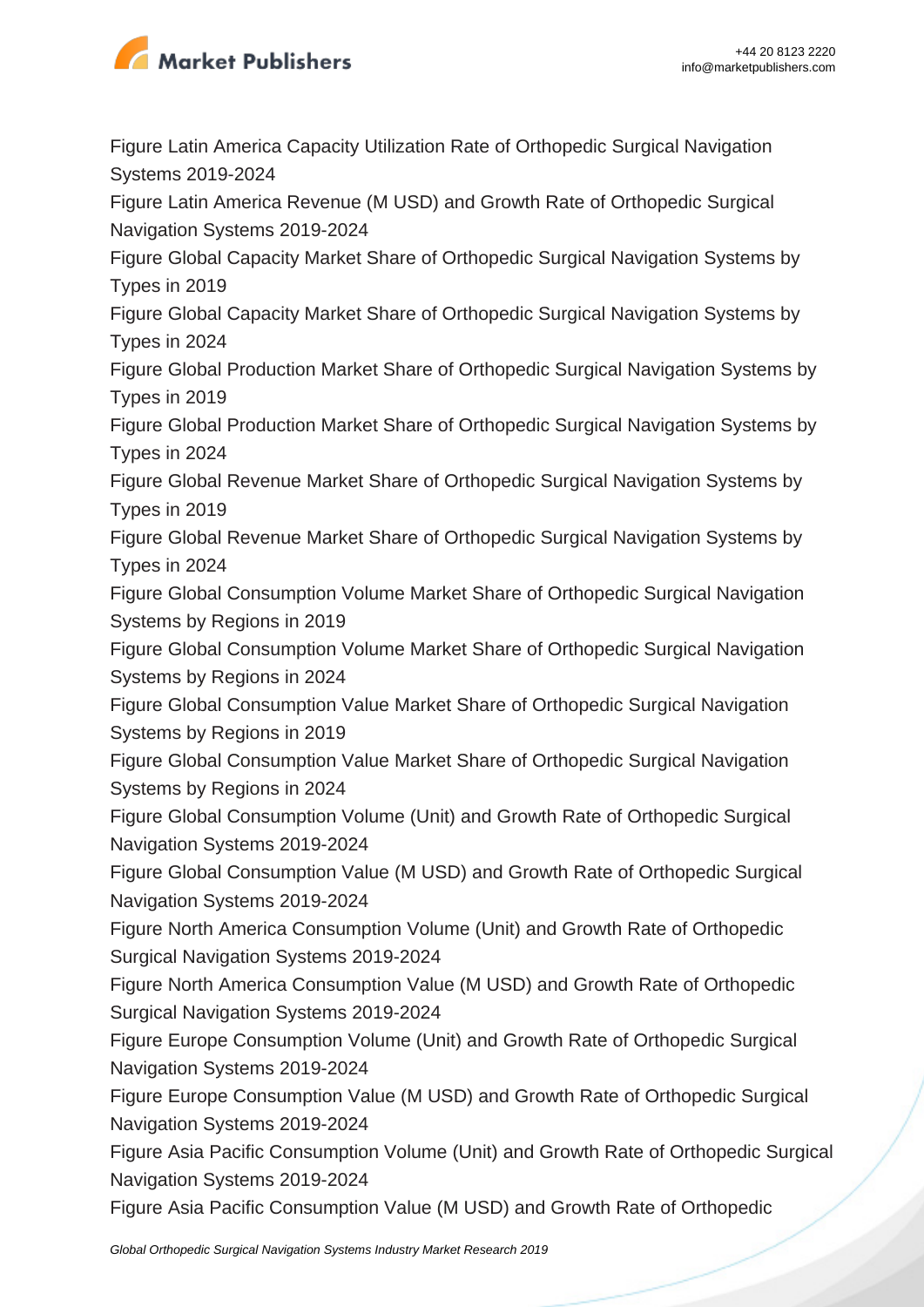

Surgical Navigation Systems 2019-2024

Figure Middle East & Africa Consumption Volume (Unit) and Growth Rate of Orthopedic Surgical Navigation Systems 2019-2024

Figure Middle East & Africa Consumption Value (M USD) and Growth Rate of Orthopedic Surgical Navigation Systems 2019-2024

Figure Latin America Consumption Volume (Unit) and Growth Rate of Orthopedic Surgical Navigation Systems 2019-2024

Figure Latin America Consumption Value (M USD) and Growth Rate of Orthopedic Surgical Navigation Systems 2019-2024

Figure Supply Chain Relationship Analysis of Orthopedic Surgical Navigation Systems